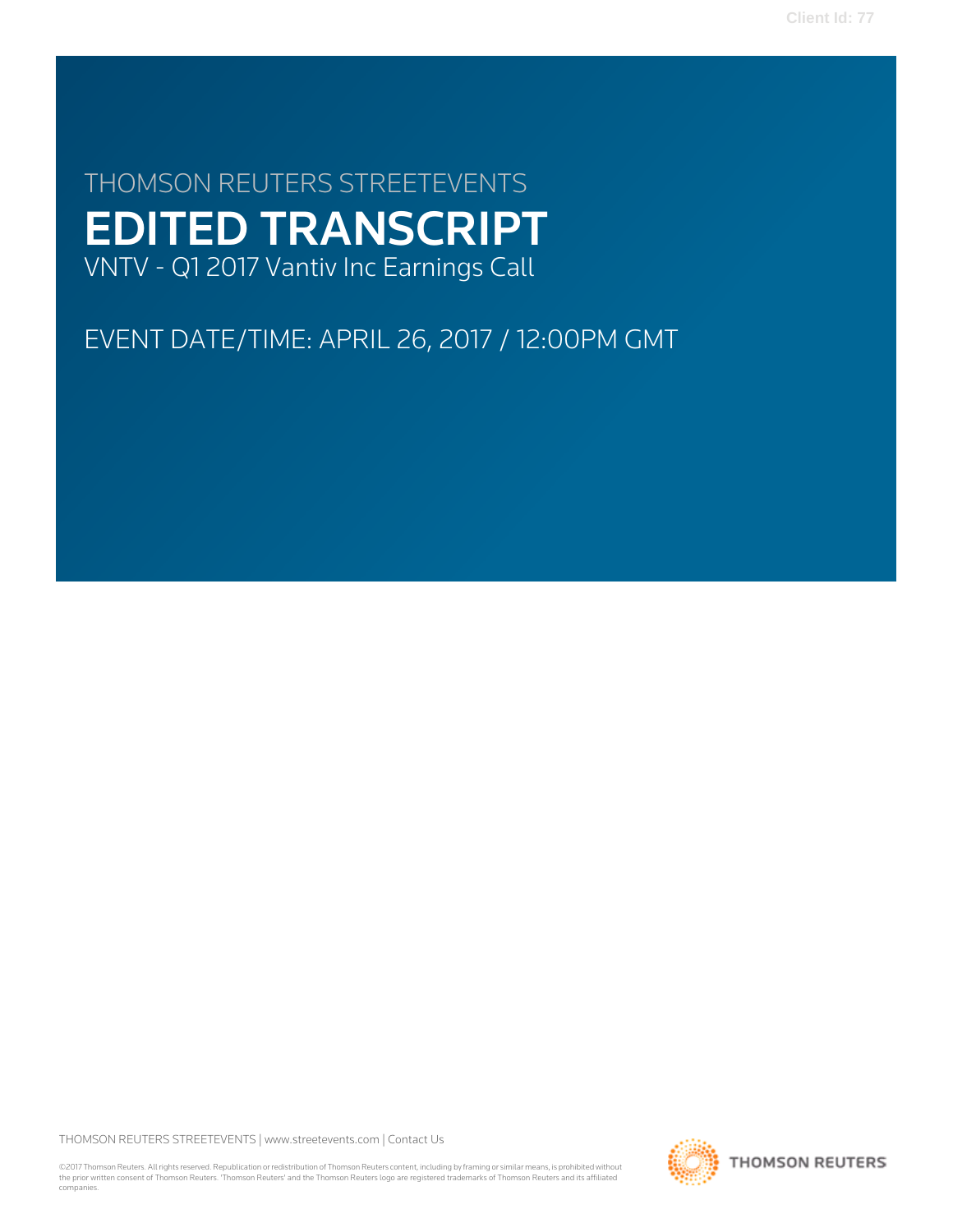### **CORPORATE PARTICIPANTS**

**[Charles D. Drucker](#page-2-0)** Vantiv, Inc. - CEO, President and Director **[Nathan A. Rozof](#page-1-0)** Vantiv, Inc. - SVP of IR **[Stephanie Ferris](#page-3-0)** Vantiv, Inc. - CFO

# **CONFERENCE CALL PARTICIPANTS**

**[Ashwin Vassant Shirvaikar](#page-6-0)** Citigroup Inc, Research Division - Director and U.S. Computer and Business Services Analyst **[Bradley Allen Berning](#page-15-0)** Craig-Hallum Capital Group LLC, Research Division - Senior Research Analyst **[Bryan Connell Keane](#page-10-0)** Deutsche Bank AG, Research Division - MD **[Craig Jared Maurer](#page-15-1)** Autonomous Research LLP - Partner, Payments and Financial Technology **[Daniel R. Perlin](#page-5-0)** RBC Capital Markets, LLC, Research Division - Analyst **[Darrin David Peller](#page-12-0)** Barclays PLC, Research Division - MD **[David John Koning](#page-4-0)** Robert W. Baird & Co. Incorporated, Research Division - Associate Director of Research and Senior Research Analyst **[Georgios Mihalos](#page-8-0)** Cowen and Company, LLC, Research Division - Director and Senior Research Analyst **[James Edward Schneider](#page-7-0)** Goldman Sachs Group Inc., Research Division - VP **[Joseph Dean Foresi](#page-16-0)** Cantor Fitzgerald & Co., Research Division - Analyst **[Paul Condra](#page-13-0)** Crédit Suisse AG, Research Division - Research Analyst **[Rayna Kumar](#page-11-0)** Evercore ISI, Research Division - Research Analyst **[Robert Paul Napoli](#page-17-0)** William Blair & Company L.L.C., Research Division - Partner and Co-Group Head of Financial Services and Technology **[Tien-tsin Huang](#page-9-0)** JP Morgan Chase & Co, Research Division - Senior Analyst **[Timothy W. Willi](#page-14-0)** Wells Fargo Securities, LLC, Research Division - MD and Senior Analyst **[Vasundhara Govil](#page-13-1)** Morgan Stanley, Research Division - VP

# **PRESENTATION**

#### **Operator**

<span id="page-1-0"></span>Good day, and welcome to the Vantiv first quarter earnings conference call. Today's conference is being recorded.

At this time, I would like to turn the conference over to Nathan Rozof, Head of Investor Relations. Please go ahead, sir.

#### **Nathan A. Rozof** - Vantiv, Inc. - SVP of IR

Thank you. Good morning, and thank you for joining us today. By now, everyone should have access to our first quarter 2017 earnings release, which can be found at vantiv.com under the Investor Relations section. During today's call, our CEO, Charles Drucker, will begin by reviewing our first quarter operating performance and discussing a few milestones from the quarter. Our CFO, Stephanie Ferris, will then describe our financial results and provide guidance for both the second quarter and the full year.

Throughout this conference call, we will be presenting non-GAAP and pro forma financial information, including net revenue, adjusted EBITDA, pro forma adjusted net income and pro forma adjusted net income per share. These are important financial performance measures for the company, but are not financial measures as defined by GAAP. Reconciliations of our non-GAAP pro forma financial information to the GAAP financial information

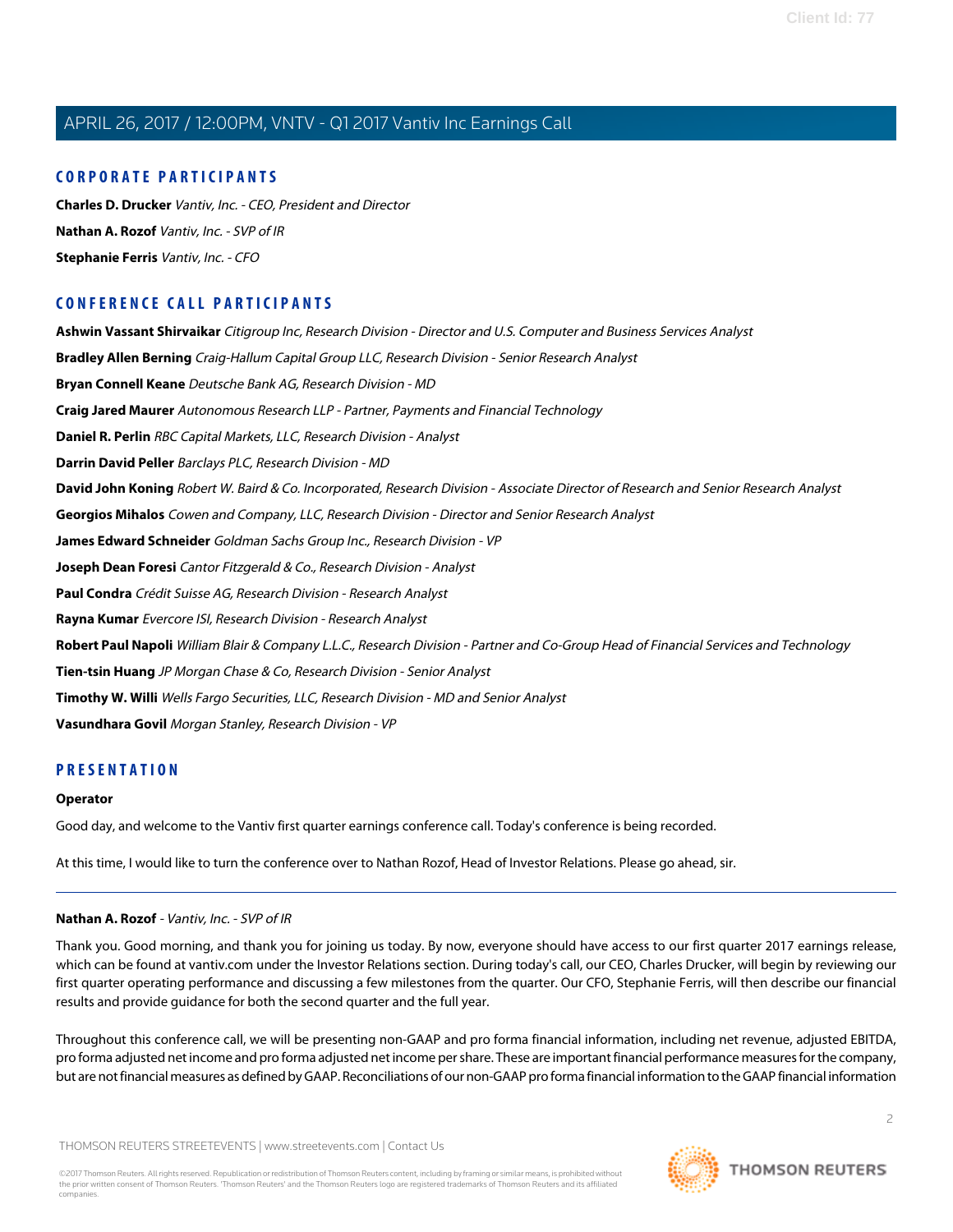appear in today's press release. Finally, before we begin our formal remarks, I need to remind everyone that our discussion today will include forward-looking statements. These forward-looking statements are not guarantees of future performance and, therefore, you should not put undue reliance upon them. These statements are subject to numerous risks and uncertainties that could cause actual results to differ materially from what we expect. Please refer to the forward-looking statement disclosure in today's earnings release and in our periodic filings with the SEC. Additional details concerning our business risks and the factors that could cause actual results to materially deviate from our forward-looking statements can be found in our annual report on Form 10-K under the headings Risk Factors and MD&A, and in our other filings with the Securities and Exchange Commission, which are available at sec.gov.

<span id="page-2-0"></span>Now I'll turn the call over to Charles Drucker. Charles?

### **Charles D. Drucker** - Vantiv, Inc. - CEO, President and Director

Thank you, Nate, and thanks to everyone for joining us today. This was an exciting quarter for us. In addition to a strong financial result, The Nilson Report also ranked us as the largest acquirer in the United States. We have strong momentum, and we continue to build on our lead. Last night, we announced an agreement to acquire Paymetric, which will extend our reach into the high-growth B2B eCommerce payment vertical.

So before we discuss Paymetric, I'd like to review our operating performance. During the first quarter, net revenue grew 9% to \$470 million, and EPS grew 21% to \$0.68. Our net revenue includes merchant growth of 13%, with our high-growth channels continuing to perform well and helping us to consistently win new business with SMBs. Our Financial Institution segment performed in line with expectation during the first quarter, as underlying business trends remained stable and the de-conversion of a major client is moving more slowly.

We've strategically built Vantiv into a market leader with sustainable competitive advantages. Our strategy is to expand into high-growth channels and verticals by building on our core advantages of scale, distribution and technology. We've done this both organically and through strategic M&A. We've done it organically by developing our omni-channel capabilities to win large merchants like the U.S. Post Office and Papa John's, as well as by expanding into the Merchant Bank channel, where we've built a network of nearly 5,000 referring banks. We've used strategic M&A to leverage our platform and expand our sales channels. Past acquisitions have allowed us to gain leading technology in the eCommerce space, to also solidify our leadership position in the Integrated Payment channel and to expand into new verticals. Now with Paymetric, we will strengthen our capabilities in another high-growth eCommerce category, B2B card payments.

Card-based transactions are the fastest-growing segment within the \$30 trillion B2B payment vertical, yet nearly 70% of companies lack the back-office capabilities and system integrations to efficiently accept these transactions. Paymetric integrates B2B payment workflows within the enterprise systems, including SAP, Oracle, Salesforce and more. Paymetric also tokenizes payment data within these systems in order to secure customer information and history. By integrating leading ERP and CRM systems with robust payment capabilities for the web, mobile devices and call centers, Paymetric helps the world's most recognized companies optimize workflow, save time and reduce cost. Paymetric has deep, sticky client relationships with over 500 of the world's largest multinational companies. Our belief is that we will be able to further enhance their offerings by giving them access to our capabilities and scale. For example, while Paymetric enables B2B payments, it doesn't offer payment processing, which creates a clear opportunity for us to partner together. The transaction is expected to close during the second quarter. This is a high-growth, high-margin business. Paymetric's attractive reoccurring revenue stream will be accretive to our net revenue growth. We also expect it to enhance our margin profile, in addition to being accretive to our earnings per share.

I'd like to thank everyone involved for bringing our 2 companies together. As I mentioned a moment ago, acquiring Paymetric builds upon our strategy to expand into high-growth channels and verticals. It will enhance our already leading eCommerce technology capabilities, and its focuses on B2B will enable us to enter this fast-growing vertical in a unique and differentiated way. So by executing on our strategy, we've been able to consistently win market share. And I'm proud to highlight that The Nilson Report recently ranked us as the largest acquirer in the U.S. The ranking shows that our strategy is working and is testament to the hard work of our people. According to the Nilson data, we've grown our market share from 13% of transactions in 2010 to over 21% in 2016. That's more than 1 point of share per year.

While being ranked as the largest acquirer in The Nilson Report is also an important milestone, we're not stopping there. We're continuing to invest across our business in order to build the largest ecosystem of new partners and new technology in our space. I have a few examples. Within the

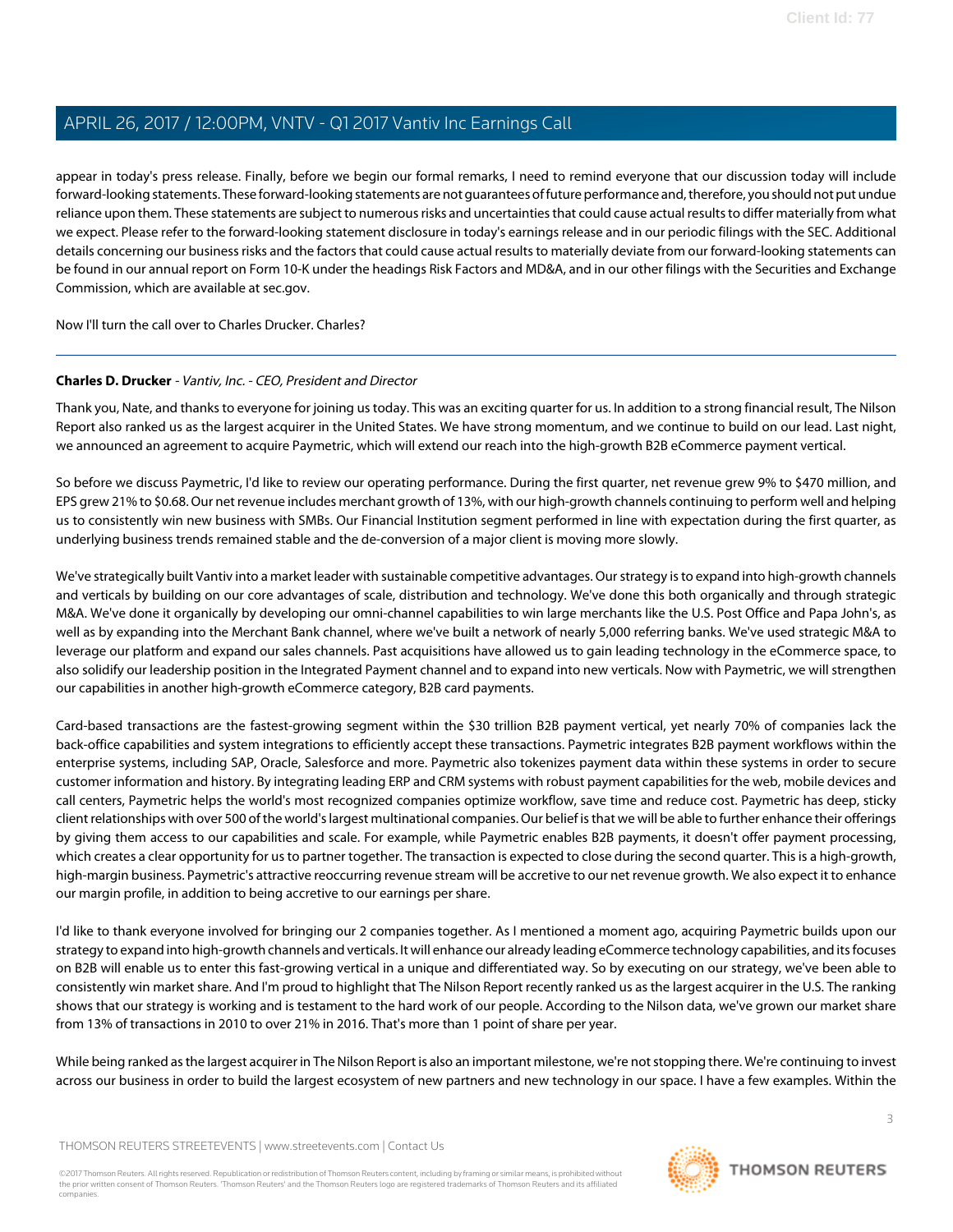Integrated Payment, we are rolling out new EMV solutions across multiple hardware and software configurations, including a mobile product for tablets as well as a cloud-based product. These new EMV solutions are attracting new ISPs, as well as deepening the relationship with our existing ISPs, further opening up the embedded base opportunity.

In eCommerce, we are continuing to enhance our leading technology capabilities, accelerating our pace of growth. Paymetric is a great example. In addition to Paymetric, we are also continuing to invest in high-value eCommerce services like our authorization maximization engine and our account-updated products. We're also continuing to build our differentiation in omni-channel capabilities.

And in the Merchant Bank channel, we're continuing to win new banks as well as aggressively pursuing the embedded base within our existing footprint. Our value proposition is allowing us to continue to differentiate our offerings and to win market share. Looking forward, I firmly believe that our talented team, combined with our differentiated and unique solutions, will allow us to build momentum and continue to grow in the future.

<span id="page-3-0"></span>So with that, let me turn it over to Stephanie to review our financial results and provide guidance. Stephanie?

#### **Stephanie Ferris** - Vantiv, Inc. - CFO

Thank you, Charles, and thanks to everyone for joining the call today. As Charles discussed, we had another very strong quarter. Net revenue grew 9% to \$470 million. Pro forma adjusted net income grew 22% to \$135 million, and pro forma adjusted net income per share grew 21% to \$0.68. Our merchant segment generated net revenue growth of 13%, as transactions grew by 10% and net revenue per transaction increased by 3%. On an organic basis, Merchant net revenue grew in the low-double digits, reflecting our continued success with new business as well as with SMBs.

Net revenue declined 6% in our Financial Institution segment. As expected, net revenue growth was impacted by a compression from the Fifth Third Bank contract renewal, lapping the benefits from EMV and fraud-related services and the de-conversion of a major client. When normalizing to exclude these impacts, the underlying organic growth trends remain consistent in the low-single digits. We continue to expect this segment to return to growth in 2018 after we begin to lap these headwinds during the second half of this year.

Turning to expenses and margin expectations. We continue to be laser-focused on enhancing our scale and driving operating leverage in the business. This is particularly true in the back-office, where other operating costs increased by 2% and general and administrative expenses increased by 5% on an adjusted basis. We continue to invest for growth, including our expansion into high-growth partner channels. And as a result, sales and marketing expense increased by 14% during the quarter.

Moving down the income statement, adjusted EBITDA grew by 9% to \$210 million. Our adjusted EBITDA margin during the quarter was 44.7%, down 20 basis points, primarily due to our prior-year acquisition. I expect adjusted EBITDA margin to expand from here through the rest of the year as we continue to drive operating leverage. Below the adjusted EBITDA line, depreciation and amortization expense, excluding intangible amortization, increased 18% to \$24 million. And net interest expense was \$29 million, both largely consistent with expectations.

Turning to taxes. We adopted a new accounting standard related to share-based compensation during the first quarter, which has the effect of reducing both our GAAP and our pro forma adjusted tax rate. As a result, our pro forma adjusted tax rate was 14% during the quarter, and we expect our pro forma adjusted tax rate to be approximately 18% for the full year. In terms of EPS, this change created approximately \$0.01 of upside relative to our expectations in the first quarter.

Before I turn to guidance, I would also like to note that we reached a settlement agreement stemming from Mercury's legacy litigation. As a result of this agreement, we recorded a \$38 million pretax charge to general and administrative expenses in our GAAP financial statement. This settlement avoids further cost from protracted litigation and closes the matter and puts it behind us.

Finally, I would like to provide financial guidance. Based on the current level of transaction trends and new business activity, we are maintaining our net revenue guidance range for the full year of \$2.08 billion to \$2.12 billion, which represents growth of 9% to 11%. We are increasing our guidance for pro forma adjusted net income per share. We now expect to generate between \$3.22 to \$3.29 for the full year of 2017, which represents

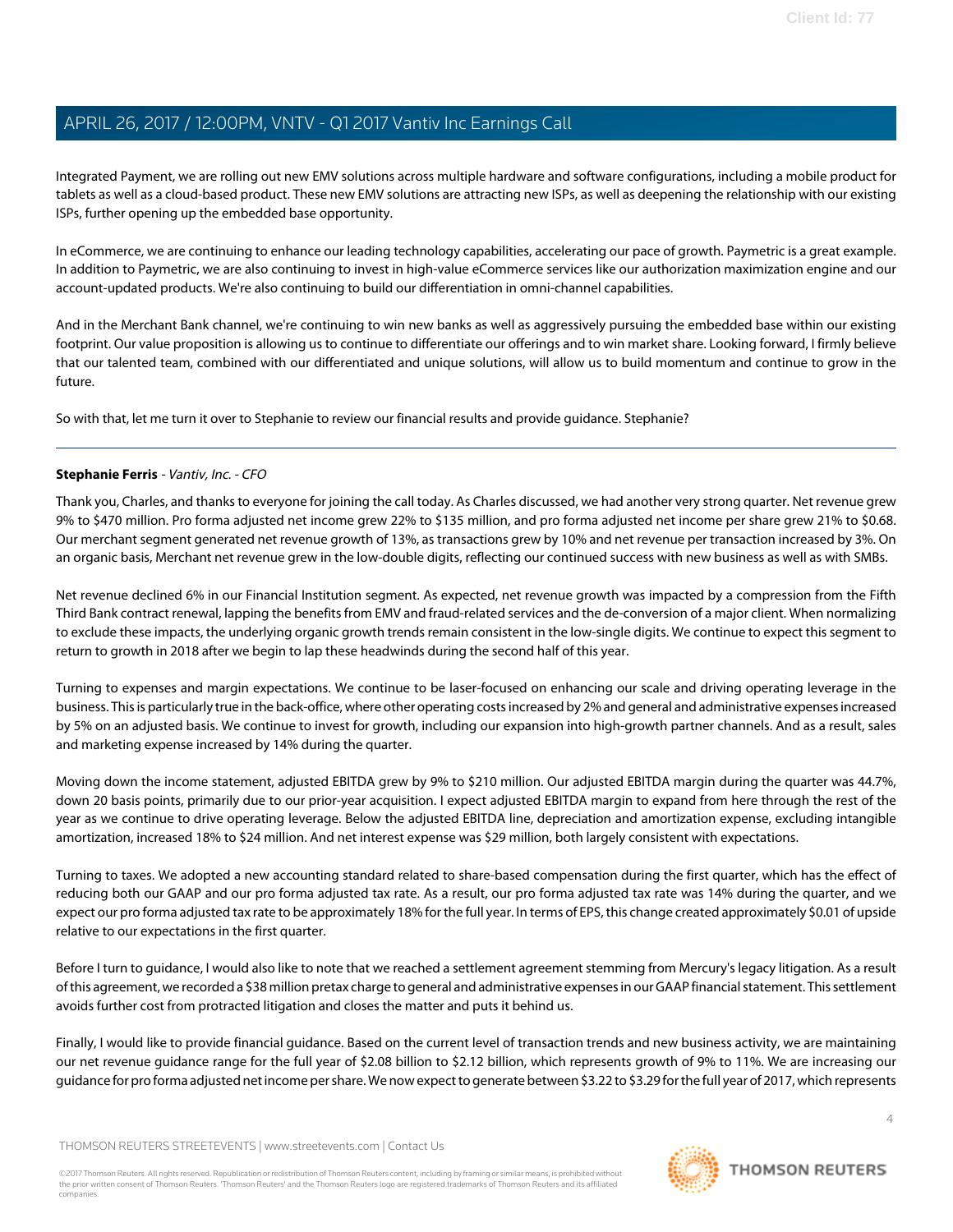growth of 18% to 21%. The primary reasons for the increase are our strong financial performance during the first quarter as well as our adoption of the updated accounting standard for employee share based comp. We are also providing guidance for the second quarter, which is consistent with our full year expectations. For the second quarter, we expect to generate net revenue of \$517 million to \$527 million, representing growth of 8% to 10%. We also expect to generate pro forma adjusted net income per share of \$0.81 to \$0.83. Our second quarter guidance assumes merchant net revenue growth in the mid-teens, inclusive of our expectations for continued low double-digit organic revenue growth. Our second quarter guidance also includes our expectation for FI net revenue to decline low-double digits during the second quarter.

Our guidance for both the second quarter and the full year excludes the potential impact of the Paymetric acquisition. Consistent with our past practice, we would expect to update our guidance for the acquisition after the transaction has closed. However, we currently expect this transaction to be immaterial to pro forma adjusted net income per share in 2017, with increasing accretion in 2018.

With that, I'll turn the call back to Charles for closing remarks.

#### **Charles D. Drucker** - Vantiv, Inc. - CEO, President and Director

Thanks, Stephanie. In closing, I'm very happy with our performance and execution. I'm excited about Vantiv's positioning in the market and the opportunities that lie ahead. As I mentioned at the beginning of the call, this was an exciting quarter for us here at Vantiv. We're continuing to invest for growth. And as I said earlier, we view the acquisition of Paymetric as an opportunity to build upon our strategy to expand into high-growth channels and verticals. It's a terrific example of our ability to identify strategic areas in the market that have experienced above-average growth, and then to either build or buy the leading company in the space. Once again, I would like to offer a sincere thanks to everyone at Vantiv for all the hard work you do every day. And to everyone at Paymetric, we look forward to welcoming you to the team.

For all of you on the line, thank you again for joining us today. And with that, operator, I'd like to open it up for questions.

# **QUESTIONS AND ANSWERS**

#### <span id="page-4-0"></span>**Operator**

(Operator Instructions) And our first question we'll hear from today is Dave Koning with Braid (sic) [ Baird ].

#### **David John Koning** - Robert W. Baird & Co. Incorporated, Research Division - Associate Director of Research and Senior Research Analyst

I guess, my first question, just growth decelerated a little bit this quarter. And historically, you've guided in a way where you've beaten pretty materially. I'm just wondering, this quarter was definitely good on earnings, just it was in line on revenue. And if there's anything maybe that surprised you a little after the Moneris acquisition came in maybe a little light of the kind of 3.5% expectation that you had for the year.

#### **Stephanie Ferris** - Vantiv, Inc. - CFO

Yes. So Dave, great question. So we did experience low double-digit organic growth this quarter -- slightly down, you're right, from the fourth quarter. What surprised us a little bit was the big-box retailers coming under some significant pressure. And you're right, we do tend to guide conservatively, and that was really one of the biggest reasons in terms of why we didn't beat. That being said, as you know, with our big-box retailers, they have a lot of transactions. They're great merchants for us, but don't necessarily drop a lot of margin to the bottom line. And so we were pretty excited that we are able to continue to meet the top end of our guidance as well as significantly expand our revenue per transaction, which is really evidenced by continuing to invest in our high-growth channels and drive SMB and eCommerce. But really, the big surprise there was more the big-box retailers being more under pressure than we expected.

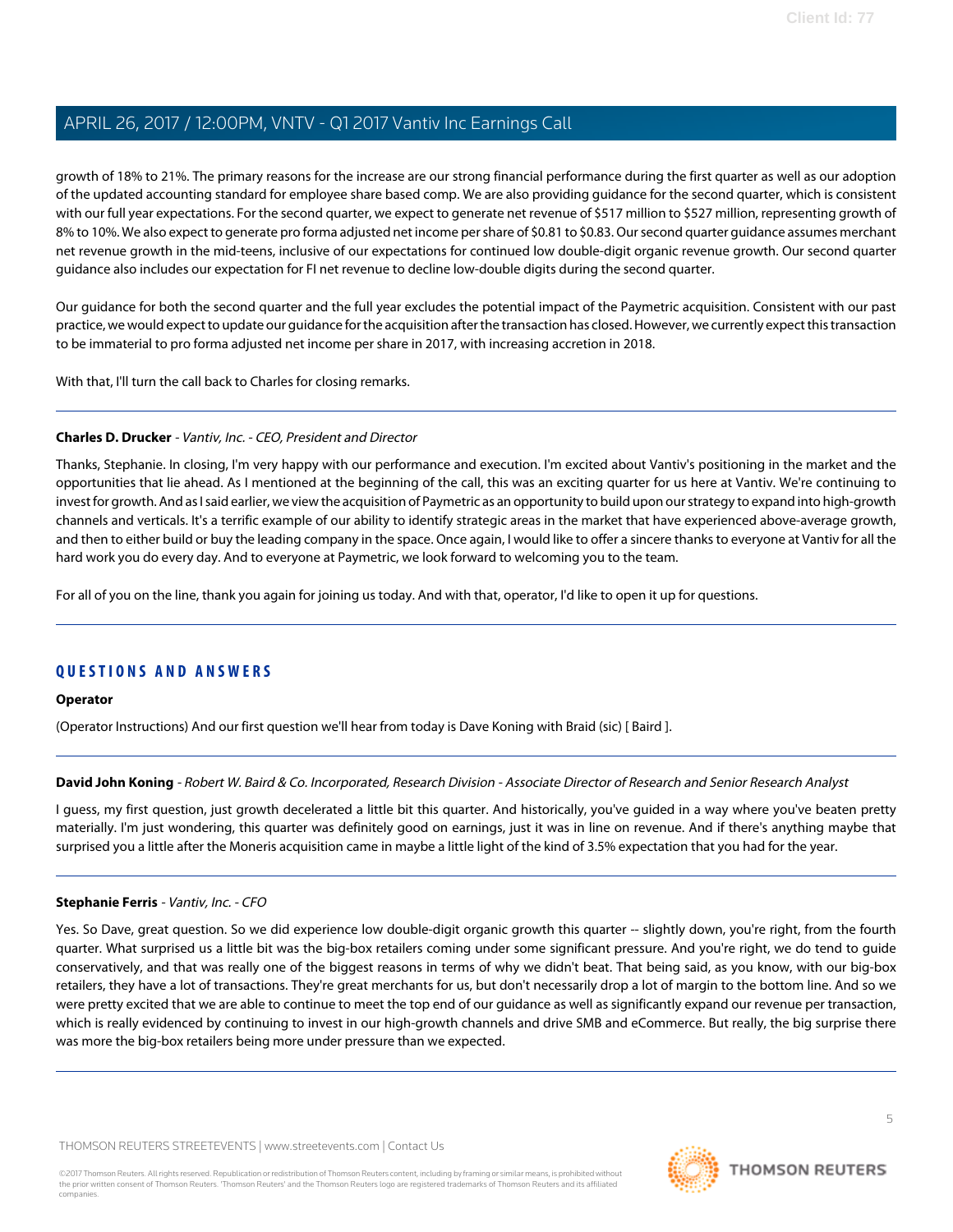#### **David John Koning** - Robert W. Baird & Co. Incorporated, Research Division - Associate Director of Research and Senior Research Analyst

Got you, all right. And then, I guess, my one follow-up, just you clearly have a lot of confidence guiding back to mid-teens growth in merchant in Q2. I mean, some of that's probably Leap Day and Easter, but maybe what are you seeing early in the quarter to kind of give the confidence of the reacceleration in merchant?

#### **Stephanie Ferris** - Vantiv, Inc. - CFO

Sure. So we continue -- in terms of outlook for the second quarter and for the remainder of the year, we continue to be very positive and expect our merchant growth to be low double digit in terms of organic, with the Moneris acquisition adding a couple of points on top of that in terms of our expectations for second quarter and the out-quarters. Our expectation continue to be that the big-box retailers are under pressure, but given the continued growth of our new business, execution or actions there as well as being able to cross-sell into the portfolio. And the other thing I would say is we have been slightly conservative in terms of our expectation from a same-store sales growth standpoint, considering in April, things are a little bit better than low single digits. But with that, it's just 30 days in. So we wanted to be consistent with what we saw in the first quarter and set our expectations for the second quarter and out in the low single-digit same-store sales growth range.

#### **Operator**

<span id="page-5-0"></span>And next, we move to Dan Perlin with RBC Capital Markets.

### **Daniel R. Perlin** - RBC Capital Markets, LLC, Research Division - Analyst

I had a couple of questions on Paymetric in terms of how you're thinking about -- how do you think about integrating that given it's a B2B platform, it's a little bit different? One of the attributes that's so great about Vantiv is your unit cost to process is so low under the single platform. And I'm wondering, is this going to run separately? Or are you actually going to integrate this into your back-office in some way, shape or form? And then I have a follow-up.

### **Charles D. Drucker** - Vantiv, Inc. - CEO, President and Director

So we're still working through the acquisition. We just completed the agreement. But what we like about Paymetric, it's an extension of integrating into companies' ERP and CRM systems and really provide them eCommerce capabilities in order really to help these companies reduce the cost to the back-office. So there are new components to the business that will really add our ability to be embedded into these companies' systems, and it will allow us then to really leverage the payment aspects and grab the B2B transactions. So when you think of some general back-office stuff, those things still allow us to integrate. But then they have a whole new section of development that's really going to allow us to expand. So I think there'll be a combination of it, but we're really viewing this as investing into the future and grabbing this market that, quite frankly, we just didn't play in. And through our strategic analysis, it's really showed it was one of the fast areas. And we're always trying to go where the puck is. And I think we've been successful with things like Mercury and what we've done with eCommerce, and this is just an extension of it. So it's kind of a combination of that.

### **Daniel R. Perlin** - RBC Capital Markets, LLC, Research Division - Analyst

Okay. And does this asset bring you guys enough scale? Or do you feel like you've got to go after additional assets in this space? And then the other question I have with this was I think you said you had 500 clients, but is there any overlap? You said they don't offer processing. So is there any overlap with those 500 clients? Or is it pretty de minimis?

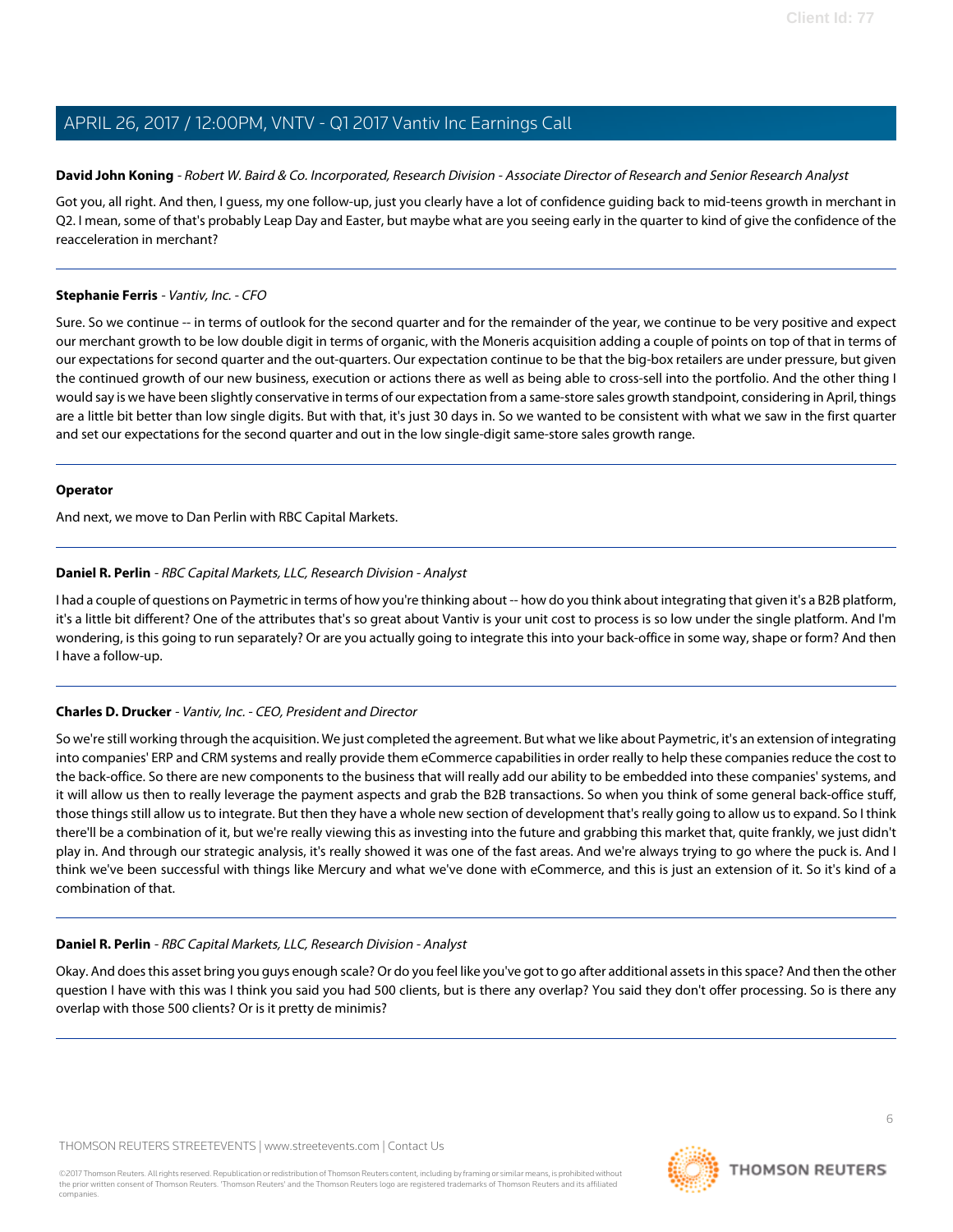#### **Charles D. Drucker** - Vantiv, Inc. - CEO, President and Director

Yes. So I'd say, in this space we looked, and they're the dominant player of integrating. So we got the play that was integrative, and we're going to continue to help them accelerate -- accelerate getting into these clients. But by adding the payment capabilities, we're going to now allow these clients that they integrated the opportunity to come directly to Vantiv. Today, they're able to move transactions or gateway transaction to multiple acquirers, and we're going to be able to give these clients an alternative to that and package it together. So we're pretty excited about that.

#### **Daniel R. Perlin** - RBC Capital Markets, LLC, Research Division - Analyst

Okay. And just one quick housekeeping, I apologize. The \$8.6 million tax credit, that is in fact fully included in the pro forma tax? Or is it a portion of that? I think you said it was \$0.01, but I wasn't sure. It seemed like it was more than that if it was \$8.6 million.

#### **Stephanie Ferris** - Vantiv, Inc. - CFO

Yes, sure. \$8.6 million for the full year benefit. What we were saying is \$0.01 -- a portion of that was a benefit for the first quarter, \$0.01.

#### **Charles D. Drucker** - Vantiv, Inc. - CEO, President and Director

Yes. So remember, that \$8.6 million, you're pulling off the GAAP statement. So there's a bit of a timing difference relative to the GAAP pro forma. The effect on the pro forma statement was it reduced our income tax expense from roughly 36% to 34%, which is about \$3.25 million and the 1%. And the \$0.01, as I've said, relative to expectations in 1Q, and then that will flow through the rest of the year.

#### <span id="page-6-0"></span>**Operator**

And next, we'll move on to Ashwin Shirvaikar with Citi.

#### **Ashwin Vassant Shirvaikar** - Citigroup Inc, Research Division - Director and U.S. Computer and Business Services Analyst

I was wondering if you could talk about the high-growth channels. Obviously, your start-off comment was it continued to perform well, but if you could delve into the relative performance of each of the 3 high-growth channels. And I guess, going forward, will you start talking about B2B as a fourth one? Or I mean, how should we think about this?

#### **Stephanie Ferris** - Vantiv, Inc. - CFO

Yes. Ashwin, I'm very happy to take that question. So our high-growth channels continue to do really well, growing in the mid-teens. Our expectations for them continue to be really strong, mid-teens or better. And as you think about each one of those, I think, obviously, these are the places where growth is. eCommerce continues to do really, really well for us -- mid-teens or better. The Merchant Bank channel continues to be very positive as we continue to win new banks. And then the Integrated Payments channel continues to be a dominant player, again, with nice upper-teens growth. So we're continuing to see very strong growth in the high-growth channels. And you're exactly right, as we think about Paymetric for us, it opened up more eCommerce opportunity for us in that B2B payments vertical. So you would absolutely expect to see us, as we come out with the Paymetric acquisition, add that into our high-growth channels.

#### **Charles D. Drucker** - Vantiv, Inc. - CEO, President and Director

Yes. I would say you have the channels, eCommerce, Integrated Payment, Merchant Bank, that gets you there. Then inside the channels, we continue to refine. So for example, with the Moneris, we really accelerated into healthcare, which I'm very optimistic about it, allowing us to continue to have those rates. And we've made good -- started to make good traction into that. The B2B was another section that we saw a lot of payments

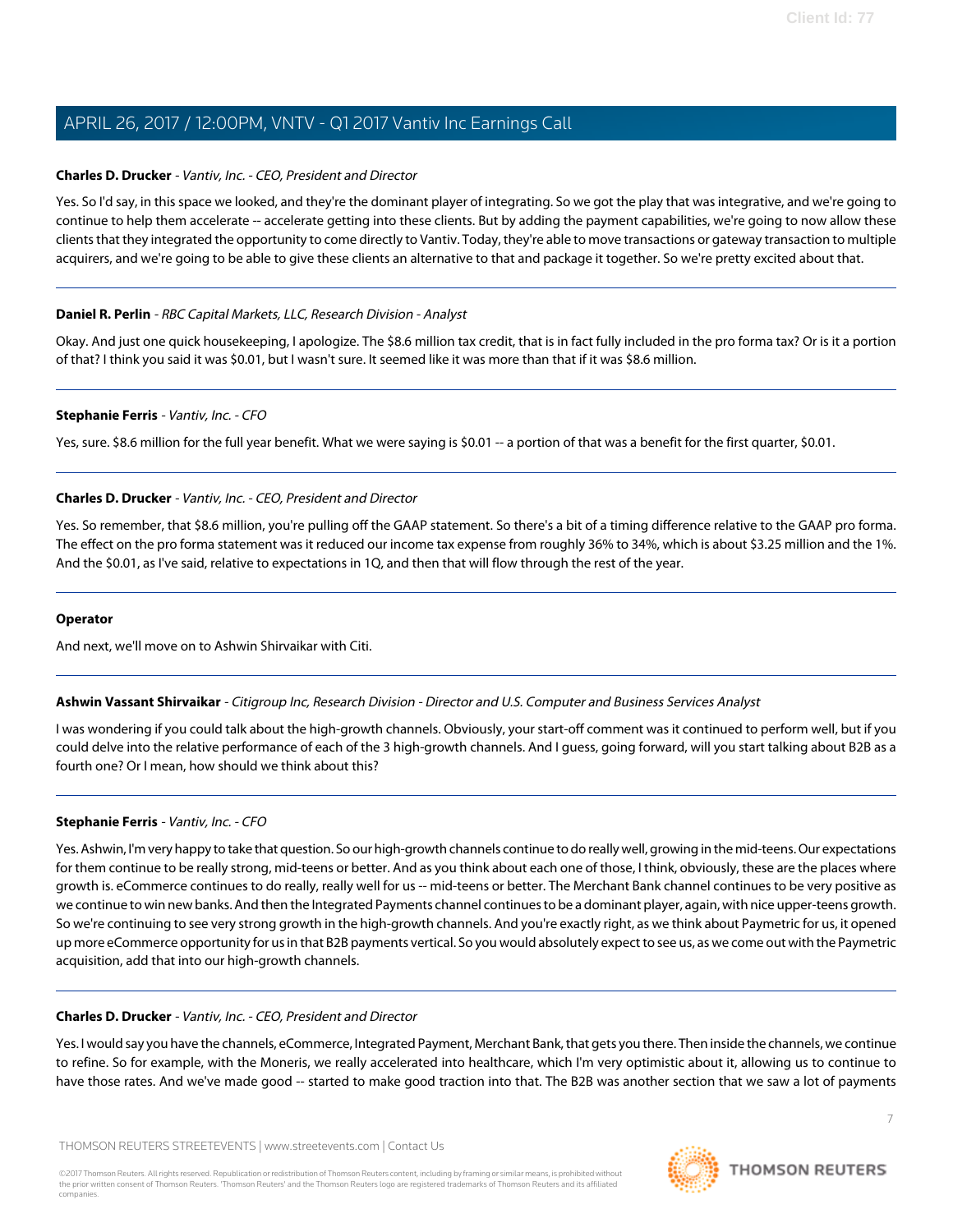activity in the emerging side happening. So we wanted to be able to participate as that channel continues to grow aggressively. So they're going to be folded into those as a vertical under it, but those are going to be part of the high-growth channels that continues to give us confidence in their ability to win share.

#### **Nathan A. Rozof** - Vantiv, Inc. - SVP of IR

Yes. And then, sorry, just one housekeeping item. High-growth channels grew high teens in the first quarter. The guidance assumes mid-teens or better for the remainder of the year.

#### **Stephanie Ferris** - Vantiv, Inc. - CFO

Oh, thank you, Nate. Yes.

#### **Ashwin Vassant Shirvaikar** - Citigroup Inc, Research Division - Director and U.S. Computer and Business Services Analyst

Great. So the other question I had was we do get a lot of Q&A from investors with regards to industry consolidation, particularly as it relates to adding the international component eventually. I understand there's not necessarily an urgency here, but could you maybe lay down some guidelines? I mean, will you primarily look for this one or more countries at a time? Or is it a broader play that you go after? If you could comment on that.

### **Charles D. Drucker** - Vantiv, Inc. - CEO, President and Director

Yes. So our focus has been to find where the high-growth stuff -- card payments are accelerating. And we have an opportunity of Paymetric, which is on our radar screen, and became available and we developed an area. So we looked at Paymetric and thought that at this point in time, grabbing the B2B high-growth channel was a good place to go. International, it still remains on our radar. Paymetric, these companies they work with, while they're domestic, they're into international companies that also allow us a foot into that. So I would say our position is not changing there. We will become an international player in the future. We do always scan the environment to decide where we want to go. So the timeframe is -- there's really not a particular timeframe, but it is on our radar that our intention will be in the future to be a large world player.

#### <span id="page-7-0"></span>**Operator**

And next, we'll move to Jim Schneider with Goldman Sachs.

# **James Edward Schneider** - Goldman Sachs Group Inc., Research Division - VP

Maybe a follow-up on the Paymetric acquisition, if I could. Can you maybe talk a little bit about the unit economics of that business, how you might anticipate that you would change that at all, if at all, when you acquire it? And then can you maybe give us a rough size in terms of how big the business is today?

# **Stephanie Ferris** - Vantiv, Inc. - CFO

Sure. So happy to talk about it. So this is, as Charles mentioned in the script, a great strategic buy for us. It has very high revenue growth, high-margin metrics. As Charles mentioned, they don't do payment processing today, and so a little bit different. They come and provide the integration. Our expectation around them is for us to be able to work with them and bring payment processing as well as their capabilities together to market. So as you think about the overall metrics, high-revenue growth, high-margin business around expectations, in terms of size, about approximately

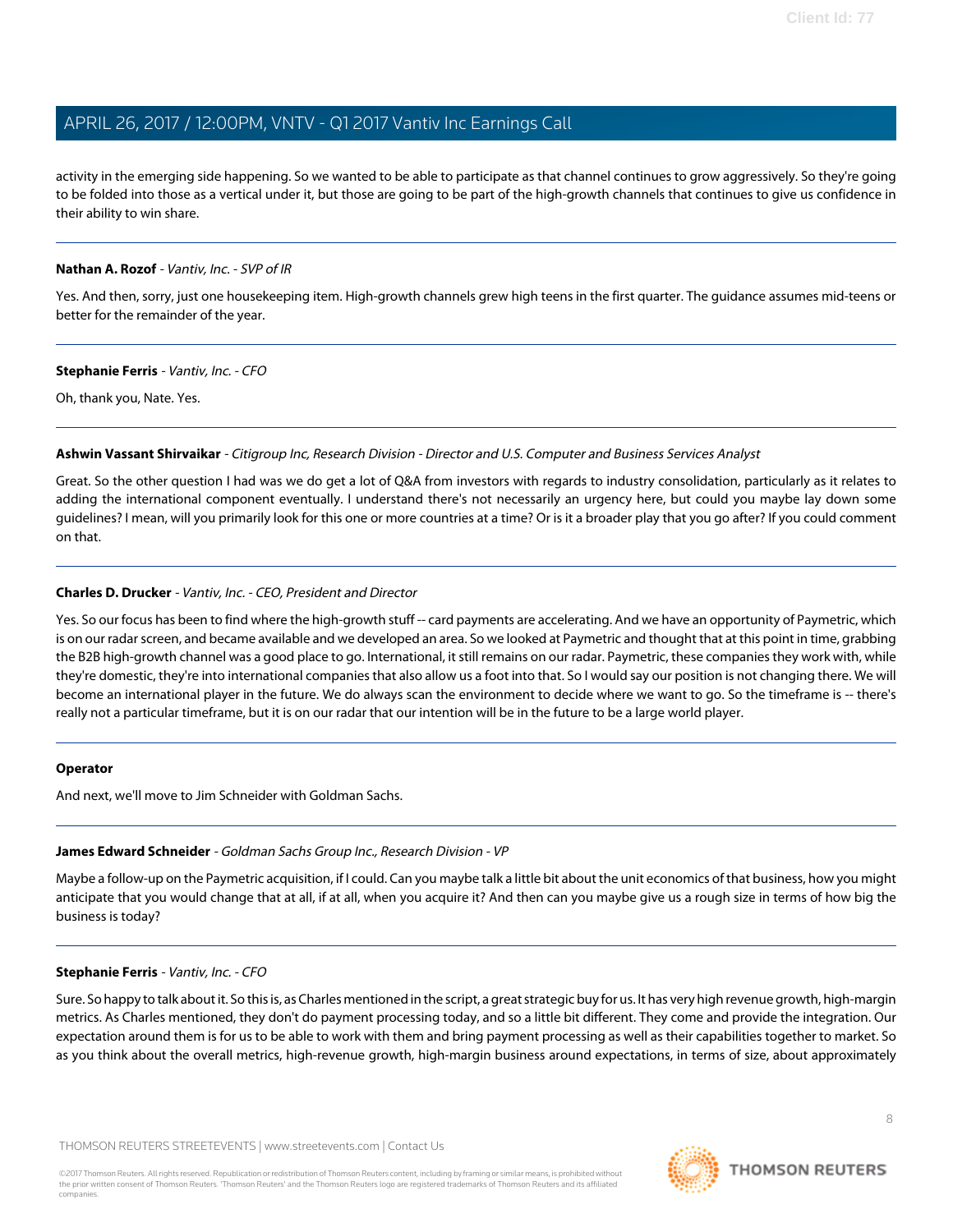\$0.5 billion acquisition for us, a nice strategic tuck-in acquisition for us as we think about, as Charles said, getting and expanding our eCommerce capabilities into B2B.

#### **Charles D. Drucker** - Vantiv, Inc. - CEO, President and Director

Yes. I'd also tell you that the -- so they integrate into the software. They really say large multinational guys, good back-office. And then the payment transaction flows through them, but they're not an acquirer. So it flows through them, so every payment that comes out of this integration flows through them. And then they get to direct -- working with their clients direct to where that is. So there was a component that we felt that they had a great scenario. They save a lot of money, very sticky, very integrated into the Oracle, the SAPs. And then the payment flows through them. So there's an opportunity to give them an alternative when they're packaging things with their clients, which we think will provide in the future a good opportunity for us to grab growth.

#### **James Edward Schneider** - Goldman Sachs Group Inc., Research Division - VP

That's helpful. And maybe as a follow-up, can you -- maybe Charles, to follow up on an earlier comment, maybe just talk about your appetite for a scale acquisition? You've done some nice tuck-ins of late. Can you maybe just talk us through your thinking on you desire to do something more transformative in a larger scale?

#### **Charles D. Drucker** - Vantiv, Inc. - CEO, President and Director

Yes. I do agree that the payment industry, with the complexity and the different places you have to go scale and consolidation in the industry will be happening over a period of time. And we think we will, in the future, participate in that and drive some of that, because the complexity is actually starting to drive even more consolidation in the industry. So I think over the period of time, transformational types of things will happen in the industry.

#### <span id="page-8-0"></span>**Operator**

And next, we'll move to George Mihalos with Cowen.

#### **Georgios Mihalos** - Cowen and Company, LLC, Research Division - Director and Senior Research Analyst

Just wanted to sort of keep on the M&A front. Maybe first, Charles, when you look at the capabilities that are coming in with Paymetric, are you most excited about being able to offer some of these Paymetric services to your existing clients? Or do you kind of view a bigger opportunity around bringing your payment processing capabilities to some of Paymetric's clients?

#### **Charles D. Drucker** - Vantiv, Inc. - CEO, President and Director

So a couple of things. That's why we like both. So bringing our payment processing -- and these guys have -- when you integrate so deeply, you're a trusted adviser. They've done that -- the ability to bring out a payment processor is a big positive, and we think there's a good opportunity in the future to really move those transactions. So you got the existing, you got the new business there moving forward. Also, we have a lot of clients today that really gives this company an entrée to bring their products into a lot of our clients. So we see it both ways. I do see the higher prioritization is that -- and the quicker opportunity to really bring our payment capabilities to all the transactions that then moves through them today and to the clients. And the universe is 500, so it's not like tens of thousands of clients. So an opportunity to really enhance their offering.

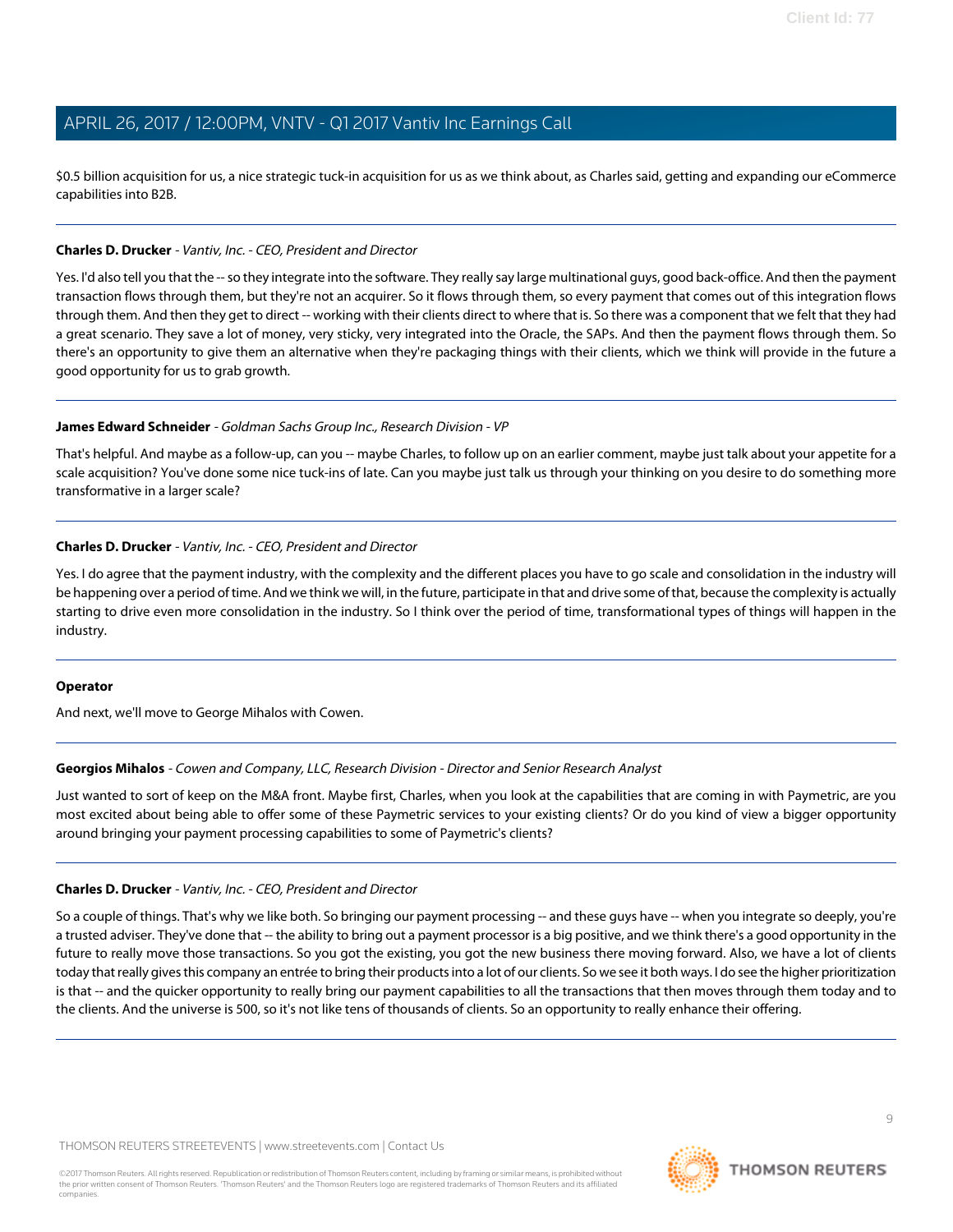#### **Georgios Mihalos** - Cowen and Company, LLC, Research Division - Director and Senior Research Analyst

That's very helpful. And then as a follow-up, Stephanie, just as a housekeeping item. When we think of the Moneris contribution in the first quarter, was that about \$10 million or \$11 million? And maybe how should we think about that over the course of the remainder of the year?

#### **Stephanie Ferris** - Vantiv, Inc. - CFO

Sure. So the Moneris contribution in the first quarter was about 3% of merchant net revenue as you think about that. And then it does have some seasonality to it as it goes throughout the year. So the contribution would be probably approximately 3% in the second quarter, and then expanding a little bit more in the third and the fourth as seasonality would come into play.

#### **Operator**

<span id="page-9-0"></span>Next, we'll move to Tien-tsin Huang with JPMorgan.

### **Tien-tsin Huang** - JP Morgan Chase & Co, Research Division - Senior Analyst

I like the Paymetric deal. Just curious, just beyond capturing the processing flow, think about revenue synergies, how do you imagine energizing the sales at Paymetric? Where are the revenue synergies going to come from? Can you extend from B2B to B2C, for example, within that client base? Is there any leverage with the tokenization tech and the integrations, for example? Just trying to learn a little bit more about what you're thinking.

### **Charles D. Drucker** - Vantiv, Inc. - CEO, President and Director

So from our perspective, I think the tokenization, the way they purchase security, allows them to extend over that. B2C, not as much at this time with the -- little more, but really, it's taking the way they integrate. And when you think about eCommerce and software integration, we're working with the Oracle, the SAPs, but we think how they do things will help us get into more integrated space to -- for other verticals into the eCommerce. So we think we can take how they do things that's in B2B. And as we look at other verticals, they have some capabilities about integration that we think in the future can also enhance -- because eCommerce is accelerating, and we have got to an all payments company. We've got to grab more of that share in different verticals that are happening. And we think these guys not only give us that opportunity here, we have expertise to dive more into it in the future. So we're planning for now, we're planning for the future and looking where the market continues to move.

#### **Tien-tsin Huang** - JP Morgan Chase & Co, Research Division - Senior Analyst

Got it. And then just from the FI front, the status and the timing of the large client conversion, so did that not cut over in the quarter?

#### **Stephanie Ferris** - Vantiv, Inc. - CFO

Yes. Yes, Tien-tsin. So a great question. So yes, we slightly outperformed our FI versus our expectation. That was related to our large client conversion going a little bit more slowly than they and we had expected in the first quarter. So we did get a little bit of a benefit there. It's all timing related. We expect them to be fully de-converted in the second quarter.

#### **Tien-tsin Huang** - JP Morgan Chase & Co, Research Division - Senior Analyst

In 2Q? Terrific.

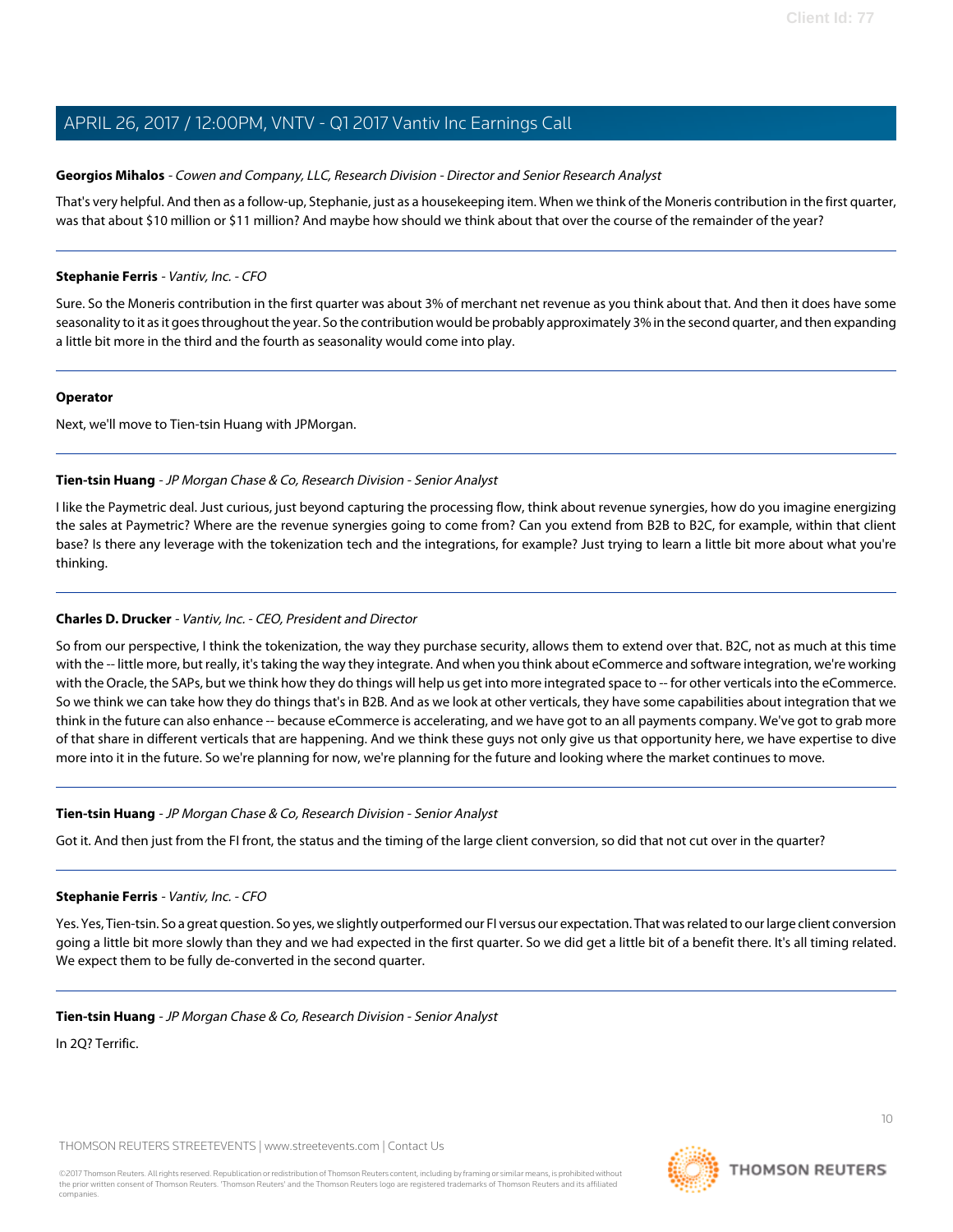#### **Operator**

<span id="page-10-0"></span>And Bryan Keane with Deutsche Bank will have our next question.

#### **Bryan Connell Keane** - Deutsche Bank AG, Research Division - MD

Just want to ask on Paymetric, so I might have missed it, but just the annual revenue contribution expected. And then any metrics you can give us on valuation paid, how you guys thought about that?

#### **Stephanie Ferris** - Vantiv, Inc. - CFO

Yes. So we -- you didn't miss it. We didn't give it. So it's a high-growth, high-margin business. It was a very competitive process, as you might imagine. We anticipated closing in the second quarter. We would expect to give you a very clear revenue and EBITDA margin guidance when we close the second quarter. But in terms of relative size, I did mention it was approximately a \$0.5 billion deal. As you think about 2018 expectations, paid around a mid-teens multiple. So hopefully, that helps.

#### **Charles D. Drucker** - Vantiv, Inc. - CEO, President and Director

Yes, in terms of EBITDA multiple.

#### **Stephanie Ferris** - Vantiv, Inc. - CFO

EBITDA multiple.

#### **Bryan Connell Keane** - Deutsche Bank AG, Research Division - MD

Yes, mid-teens? Yes, okay. And then just on Moneris, are we still expecting about \$65 million for the year for total revenue contribution?

#### **Stephanie Ferris** - Vantiv, Inc. - CFO

Yes, we are. Yes.

#### **Bryan Connell Keane** - Deutsche Bank AG, Research Division - MD

Okay. And then just finally, on the big retailers that were coming up a little bit light in the fourth quarter, how much did that impact revenue? Was that \$4 million or \$5 million? Just trying to size that. And was there any share shift that happened there? Or was it all just their own doing, of a slowdown?

#### **Stephanie Ferris** - Vantiv, Inc. - CFO

Sure. Yes, we think about 1% to 2% in terms of the impact of the softness of the big-box retailers. We don't see a bunch of share shifts, frankly, as you read in the news. They're just under a lot of pressure in terms of the way consumers shop and...

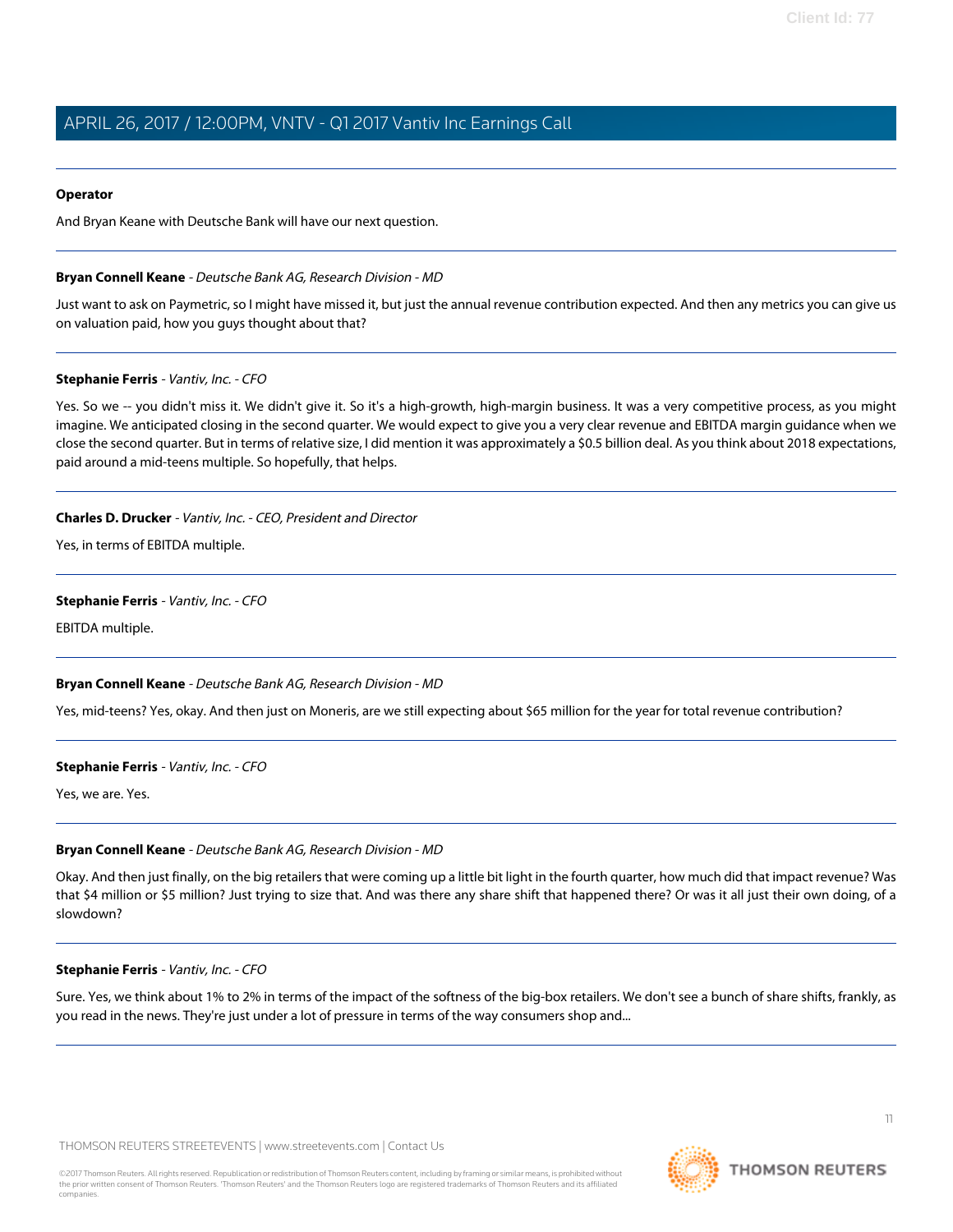#### **Charles D. Drucker** - Vantiv, Inc. - CEO, President and Director

Yes. There was no -- we didn't lose anybody, if that's what you are asking.

#### **Stephanie Ferris** - Vantiv, Inc. - CFO

Yes, no loss.

#### **Charles D. Drucker** - Vantiv, Inc. - CEO, President and Director

Just to be clear, it was all their organic.

#### **Stephanie Ferris** - Vantiv, Inc. - CFO

General softness.

**Charles D. Drucker** - Vantiv, Inc. - CEO, President and Director

Yes.

#### **Operator**

<span id="page-11-0"></span>And next, we'll move to David Togut with Evercore ISI.

#### **Rayna Kumar** - Evercore ISI, Research Division - Research Analyst

This is Rayna Kumar for David Togut. The 3% growth in REVPAR trends that you saw in the merchant business, can you talk about the drivers, and also talk about the sustainability of that growth through the remainder of the year?

#### **Stephanie Ferris** - Vantiv, Inc. - CFO

Sure, yes. So as we talked about, we continue to focus in the SMB channel, getting there through Integrated Payments as well as the Merchant Bank. We continue to have great success there and offsetting a lot of that big-box pressure we just talked about. We expect the revenue per transaction to continue to expand throughout the year as we continue to sell into those -- into the SMB space. So we'd expect to see those trends continue.

#### **Rayna Kumar** - Evercore ISI, Research Division - Research Analyst

That's very helpful. And then finally, could you just discuss your capital allocation priorities and how you would rank the purchase of further TRAs in your plans?

#### **Stephanie Ferris** - Vantiv, Inc. - CFO

Sure. So I think we said our capital allocation priority hasn't changed. We would start, first, with strategic M&A to drive operating earnings and revenue growth, Paymetric being one of those, Moneris before that. After that, we look at a combination of a share buyback, debt paydown and

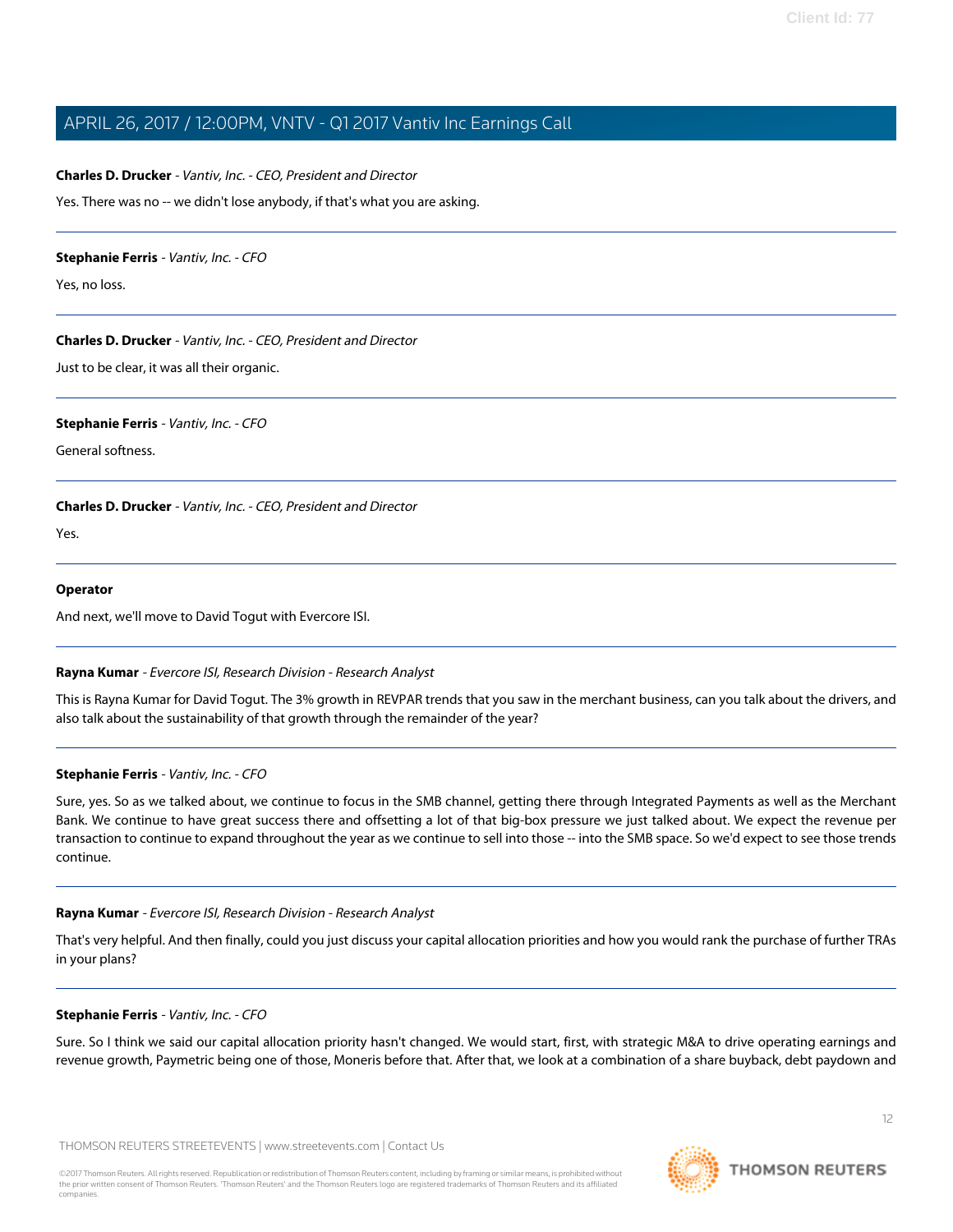then, ultimately, TRA. At this point, we don't have any plans to purchase any TRA, and wouldn't expect to see that necessarily in the next couple of quarters.

#### **Operator**

<span id="page-12-0"></span>And next, we'll move on to Darrin Peller with Barclays.

#### **Darrin David Peller** - Barclays PLC, Research Division - MD

Just a first question, I'm not sure if I missed it, but on the ISO side, I mean, I know it's getting smaller for you guys, but what was the growth profile there? And just a quick follow-up on the IPOS strategy. I mean, it's obviously going well. You have more to go now with Moneris on the healthcare side and integrating that for you. Have you put any thought further into actually buying an ISV outright or a software company instead of just partnering through Mercury and others?

#### **Stephanie Ferris** - Vantiv, Inc. - CFO

Sure, Darrin, I'll take that. So ISO continues to be in the mid-single digits for us, mid- to high single digits doing well. Like we said, we continue to think there's a channel there for us and for them as they continue to deploy EMV throughout their SMB space. On the integrated side, that continues to do very well for us -- like we said, in the mid- to upper teens, upper-teens expectation for us going forward. I'll let Charles comment in terms of how we think about whether we would buy into a vertical versus really serving our large 3,000, 4,000 integrated partners.

### **Charles D. Drucker** - Vantiv, Inc. - CEO, President and Director

Yes. We still -- first of all, we continue to be excited about that channel. It continues to expand. That's where our small -- midsize clients continue to bring the software in. So there's a lot of addressable market opportunity. Our thought process continues to be to support our clients, not to compete with our clients in the verticals, but it's also us expanding into other verticals, where we're very strong in the retail aspect, the restaurant aspect. It's getting into the healthcare, the B2B aspect. So you're going to see us more investing in new verticals that bring a different layer of ISVs into that vertical, where healthcare with Moneris really accelerated us. They had a good healthcare practice. And by bringing our capabilities in scale, it's going to accelerate. So our intentions are to remain the course of really supporting our clients and not competing with our clients.

### **Darrin David Peller** - Barclays PLC, Research Division - MD

Just a quick follow-up on the FI segment. You guys talked a lot about the moving parts. Just remind us, I mean, I know there was the one large client, I guess, Capital One you said on the last call. So there's Fifth Third that changed pricing, obviously, the end of last year, and there was some EMV timing. Is there anything else, any other moving parts we should be aware of, such that all of these changes should be completely grown over by the beginning of '18? And what is the normal growth rate you'd expect there? Again, is it still, correct me if I'm wrong, let's say, low single digits or flat to low single digits? Is that fair?

#### **Stephanie Ferris** - Vantiv, Inc. - CFO

Yes, yes. You got it all right, actually. There's nothing incremental to the 3 items you talked about. There's the compression from the Fifth Third Bank contract renewal, the grow-over of EMV and leap, and then the de-conversion of a large client. There's nothing else there. If you strip those out, we continue to feel very confident about the business. It's growing low single digits. As we come out into 2018, we would expect it to return to growth. So continue to see our expectation there continue to be positive in low single digits.

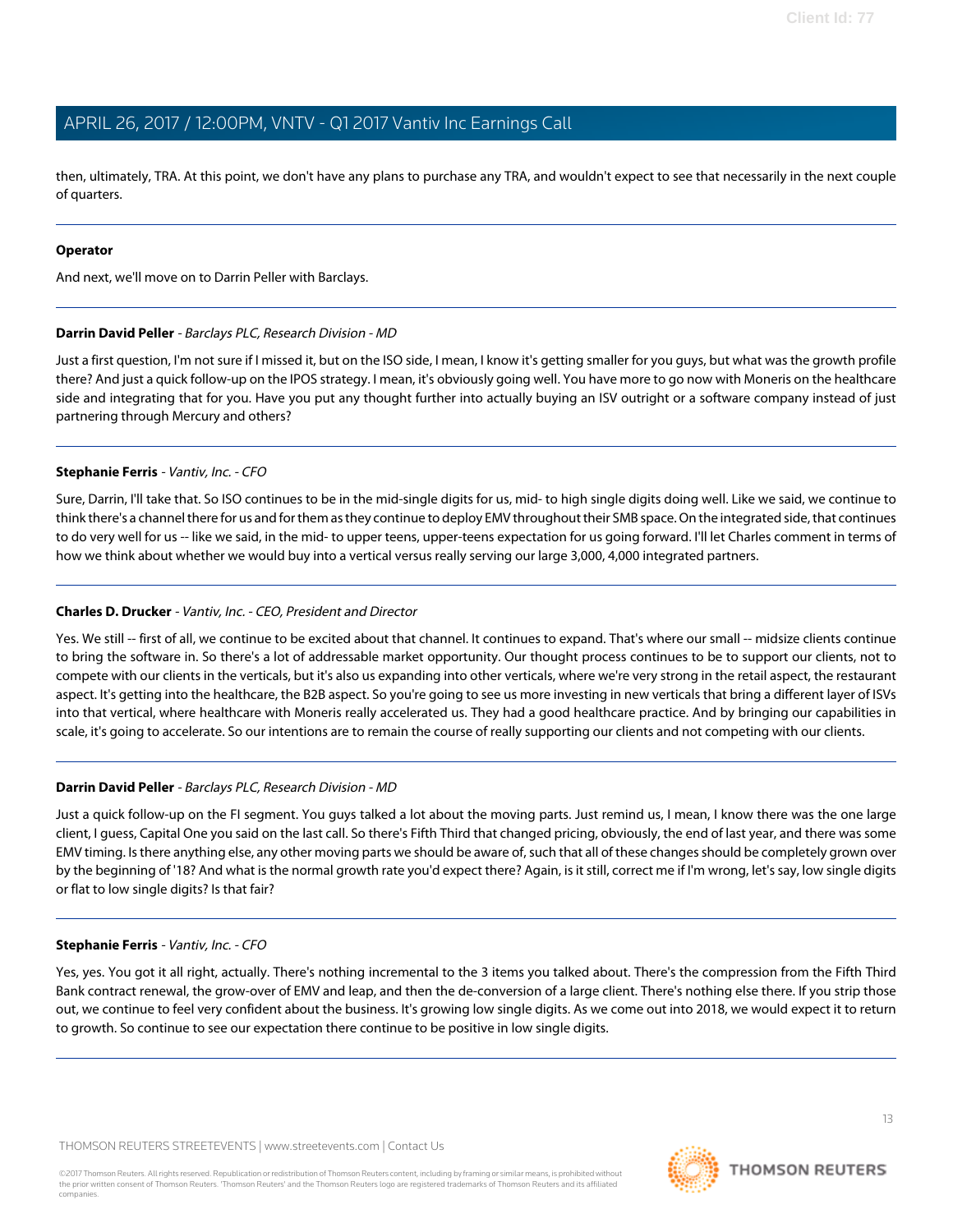### **Operator**

And next, we'll move on to Vasu Govil with Morgan Stanley.

#### <span id="page-13-1"></span>**Vasundhara Govil** - Morgan Stanley, Research Division - VP

First, I just had a quick follow-up on the Paymetric acquisition. I mean, since you guys are not processing the payment in that business yet, is the revenue model still transaction-based? Or is it more of a software-based or a subscription fee model currently?

#### **Stephanie Ferris** - Vantiv, Inc. - CFO

Yes. So they are software-as-a-service. So they're not transaction-based. As Charles mentioned, they don't do payment processing. We're going to bring that piece to the company. So they are software-as-a-service from a revenue standpoint.

#### **Vasundhara Govil** - Morgan Stanley, Research Division - VP

Got it. And I just wanted to follow up on the Integrated Payments channel. I'm wondering if you can give us an update on what the attach rates look like there within the installed base of merchants in your network. I think when you first bought Mercury, that number was around 10%, if I remember correctly. Have you seen that number climb higher? And if not, what did you do to capitalize the improvement there?

#### **Nathan A. Rozof** - Vantiv, Inc. - SVP of IR

Yes. So Vasu, I'll take that one actually. So we're continuing to make progress, but the installed base is large. So I'd say, in terms of percentage, now it's moving slowly. And we're still in that 10% range and investing in opportunities to continue to penetrate that base.

### **Charles D. Drucker** - Vantiv, Inc. - CEO, President and Director

Yes. We think, as I talked about, as we pull in the EMV in the cloud to be able to enable and bring more products, it gives a reason for our existing ISV to go back to their base. We're getting some track -- we're getting traction there. But quite frankly, the addressable market continues to get bigger, and that's where our ISV, like anyone else, is focused on the new sale versus going back to the cross sale. So we think that's what gives us confidence for continued growth across the horizon for a longer time period.

#### <span id="page-13-0"></span>**Operator**

And next, we'll move on to Paul Condra with Credit Suisse.

# **Paul Condra** - Crédit Suisse AG, Research Division - Research Analyst

I wanted to just ask about the revenue yield. And Merchant looked like that was what down a bit sequentially. So can you talk about the drivers there? Is that related to big box at all, the kind of shift that you're seeing? And what would be kind of the yield run rate you'd expect that's kind of the new normal level?

# **Stephanie Ferris** - Vantiv, Inc. - CFO

Yes. So great question. So if you recall, we started boarding the United States Postal Service in the fourth quarter of last year, which really drove our merchant yield down a bit in the fourth quarter sequentially over the third quarter. You saw it really flatten out, I think, in the first quarter, and

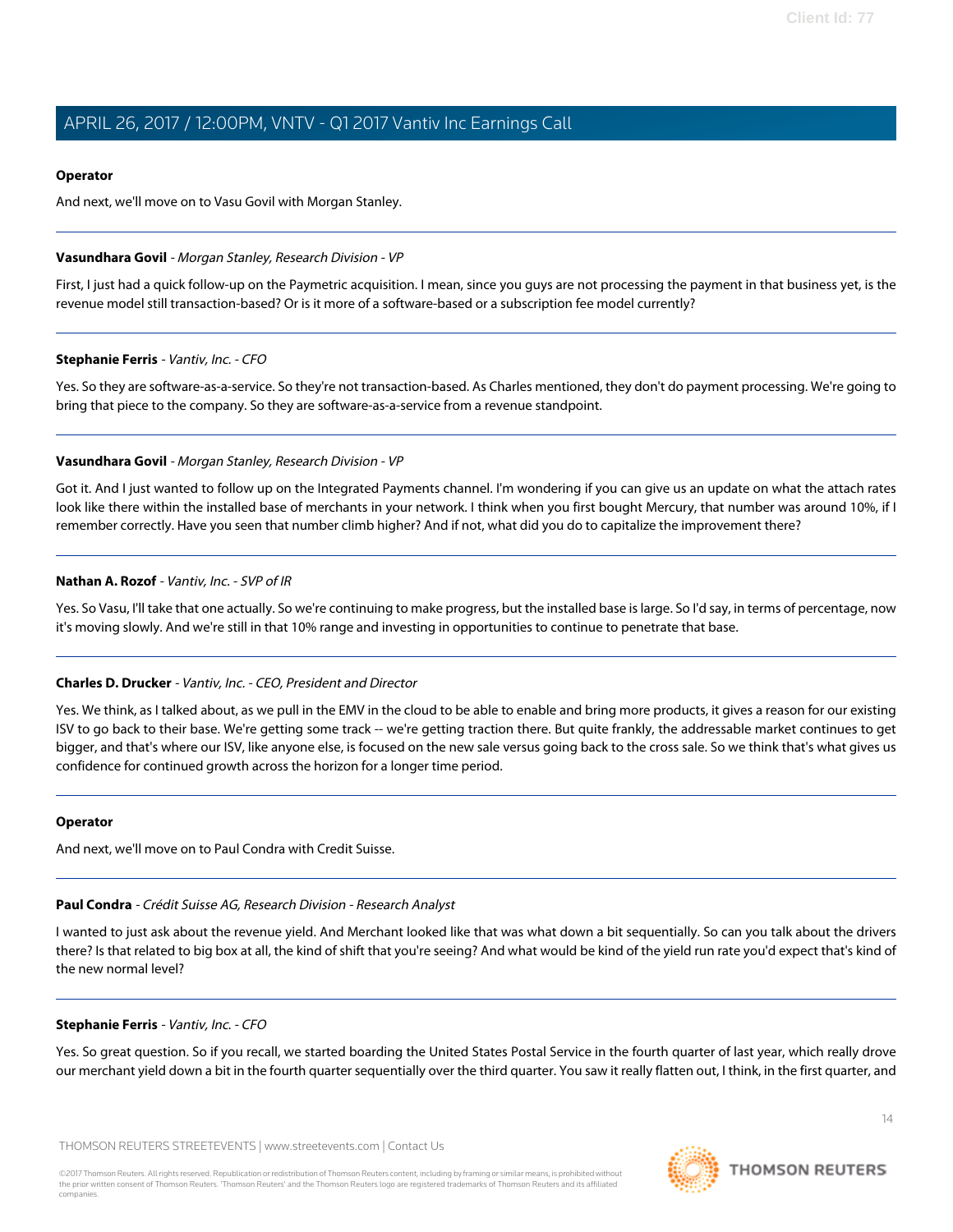we would expect to see it continue to expand as we go out into the remainder of the year -- again, being driven by the expansion in SMBs through the Integrated Payments and Merchant Bank channels.

#### **Paul Condra** - Crédit Suisse AG, Research Division - Research Analyst

Okay, great. And then just with regard to the big-box kind of landscape, I'm wondering if what you're seeing in your eCommerce channels for those merchants, is some of the growth moving there? Are those channels still growing pretty quickly? I don't know if you can just comment on that a little bit.

#### **Stephanie Ferris** - Vantiv, Inc. - CFO

Yes, absolutely. So we see the eCommerce transactions for the big box being very significant and growing very quickly. It's really -- they're being challenged at -- in-store transaction is really where some of the softness is. So eCommerce continued to be very strong for those big-box retailers.

#### **Operator**

<span id="page-14-0"></span>And next, we'll move on to Tim Willi with Wells Fargo.

#### **Timothy W. Willi** - Wells Fargo Securities, LLC, Research Division - MD and Senior Analyst

A question on merchant and one around Paymetric as well. But on merchants, and with integrated, could you talk a bit about the opportunity with EMV and OptBlue with the -- sort of the legacy Mercury customer base, and whether or not that actually presents an opportunity to up those penetration rates as you go back to those merchants to talk about the EMV compliance, et cetera?

#### **Charles D. Drucker** - Vantiv, Inc. - CEO, President and Director

So I think OptBlue has been happening, I think, mid-last year.

#### **Stephanie Ferris** - Vantiv, Inc. - CFO

Yes, mid-last year, we started deploying OptBlue in the Integrated Payments space. As you know, we waited until we could get it onto our platform. So we continue to benefit from OptBlue. And then, EMV, we think there's, yes, a big tailwind there this year as we think about the rest of the year.

#### **Charles D. Drucker** - Vantiv, Inc. - CEO, President and Director

Yes, and opportunities. As we roll out the products, and then they're -- our ISVs, upgrading the software and going back, we think that's posed to get the sales in this year, and then carries through the '18 and beyond.

#### **Timothy W. Willi** - Wells Fargo Securities, LLC, Research Division - MD and Senior Analyst

Great. And then my question on Paymetric was around the topic of B2B. There's also a lot going on right now within the world of ACH and faster payments in the stead. And I guess, I'm just curious if Paymetric is only a play on B2B through the conventional card rails or if you actually have exposure to the ACH and the faster payments initiatives as well with that platform.

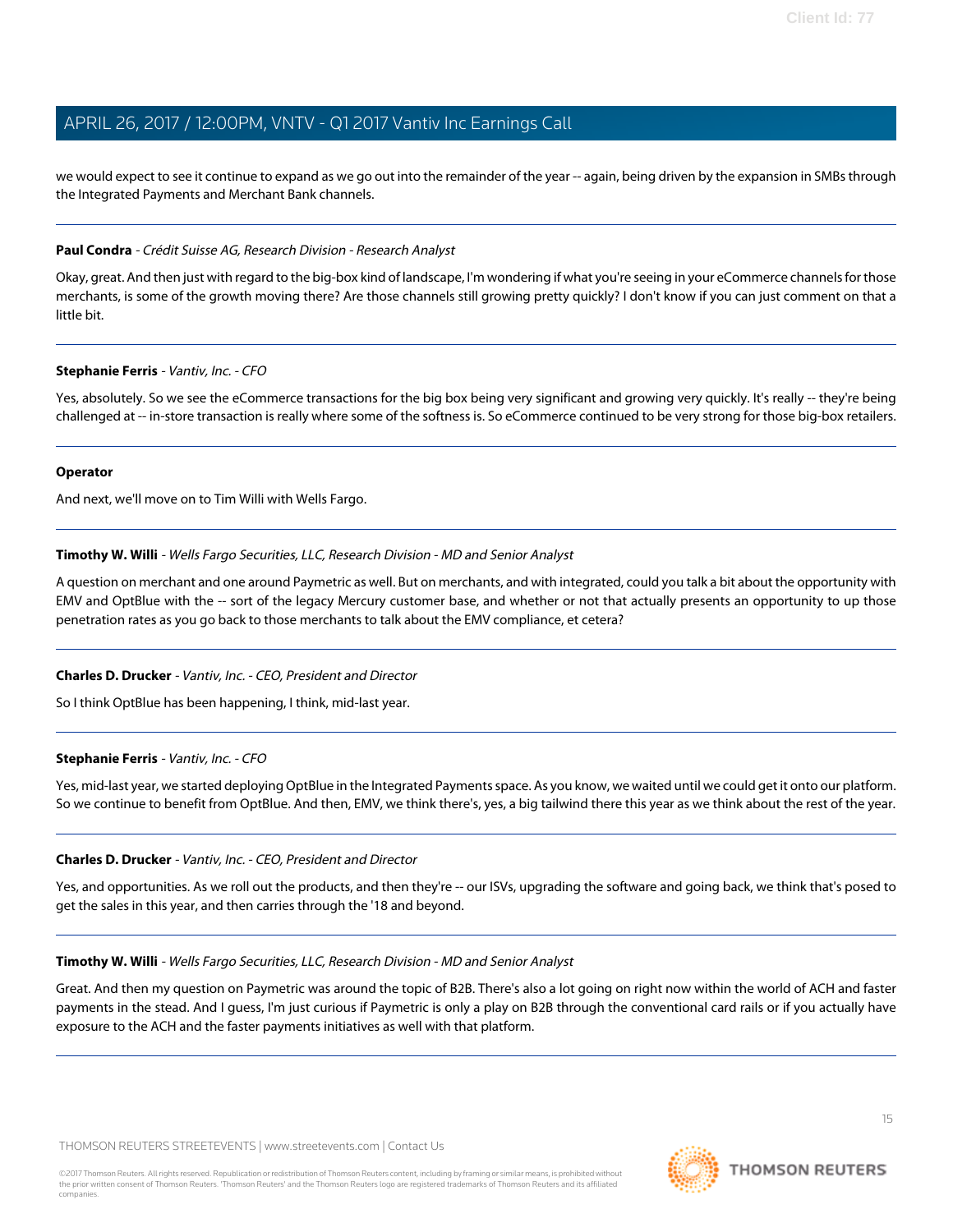#### **Charles D. Drucker** - Vantiv, Inc. - CEO, President and Director

Yes. I think the capabilities that they have, plus what we have, allow us to take the payment across any track that we need to take. So where card payment today is the most prevalent, when you think about faster ACH or moving the funds, we have those rails and the ability to take advantage of that as those potentially accelerate. So we do have the capabilities, but card payment is typically what the fundamental piece is. So it positions us with new ways to move transactions to be able to take advantage of that.

#### **Operator**

<span id="page-15-0"></span>And our next question, we'll hear from Brad Berning with Craig-Hallum.

#### **Bradley Allen Berning** - Craig-Hallum Capital Group LLC, Research Division - Senior Research Analyst

One more follow-up on the acquisition. Were the revenues for that included in the guidance for this year as a follow-up to that?

#### **Stephanie Ferris** - Vantiv, Inc. - CFO

No, they were not. So we didn't include anything related to Paymetric in our current guide.

#### **Bradley Allen Berning** - Craig-Hallum Capital Group LLC, Research Division - Senior Research Analyst

Okay. And then you guys have also been moving more into testing, like with the carbon-type product. And I'm just -- obviously, that's kind of a new product area for you guys. Just wondering if you could give an update as to how the competitive environment -- is that -- and what do you think are the prospects for kind of getting into that newer channel area for you.

#### **Charles D. Drucker** - Vantiv, Inc. - CEO, President and Director

Yes. I think some of the terminals that have the smart terminal capability is something that we continue to develop. I think that this cycle, we've done some testing. We have some products that are moving out there. I think it's not going to be as quick for the adoption on the small client scenario, but I think it's going to be a good tool to help us differentiate in the market because we're going to lead in, in bringing these products to the market. But it's not material or -- at this point in time.

#### <span id="page-15-1"></span>**Operator**

And next, we'll move on to Craig Maurer with Autonomous.

# **Craig Jared Maurer** - Autonomous Research LLP - Partner, Payments and Financial Technology

Two questions. First, the ISV channel. As we see other players get involved in that channel like First Data, what are the risks that residuals in that channel start to trend toward residuals in the standardized ISO channel? Secondly, network fees and other costs grew faster than revenues, again, for the second straight quarter. So I was hoping you could just address what's going on there.

# **Charles D. Drucker** - Vantiv, Inc. - CEO, President and Director

So I'll take the first -- take the revenue -- the piece. But we've had consistently, over the last several years, residuals always creep up. But no hockey sticks, no big movements. Like I said before, our ISVs are about us bringing product, helping them expand their market in order to grab more share

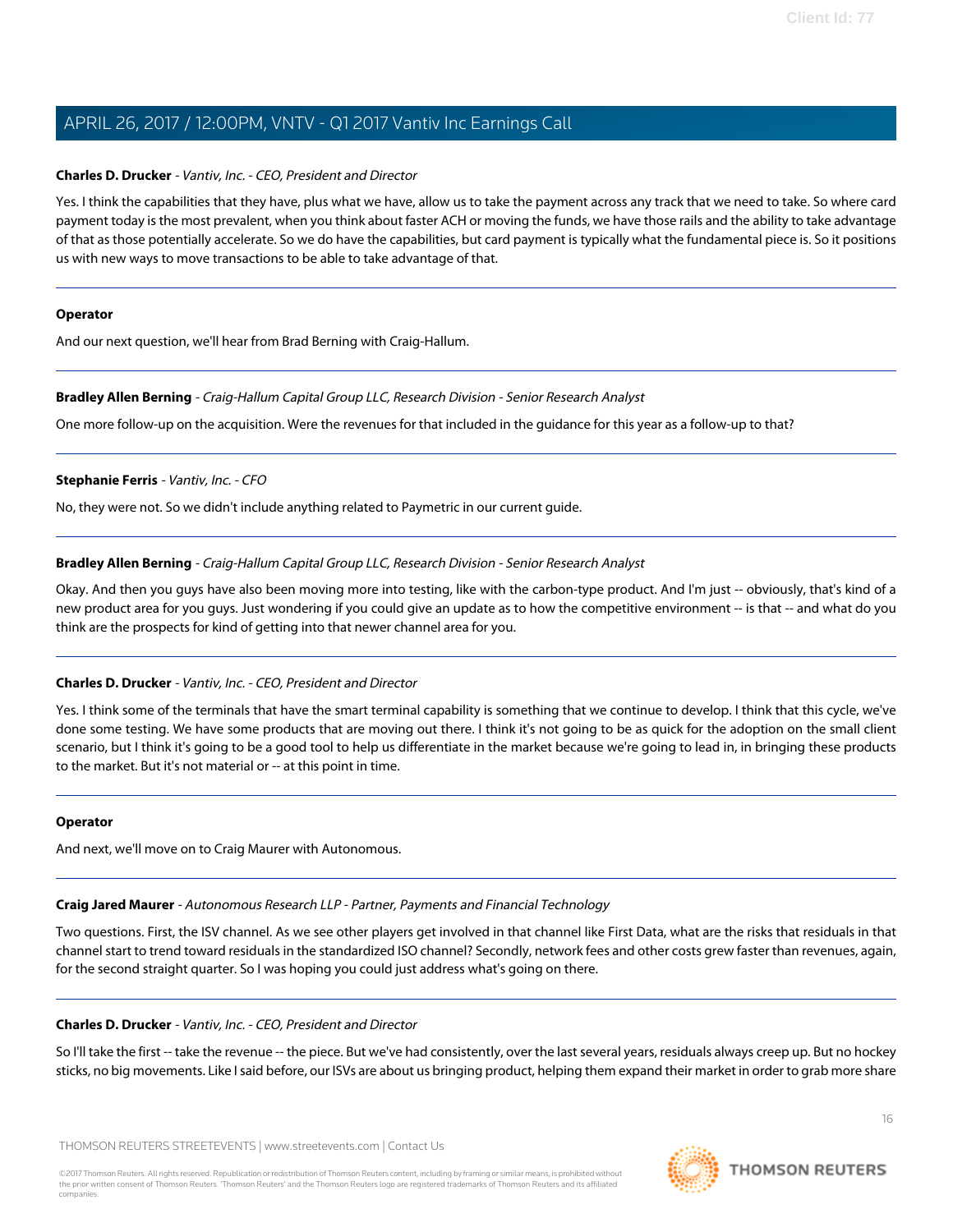in the addressable market. If -- to your second question, if a merchant acquirer is not saying that they're getting into ISV, which is the quickest part of the market and the fastest growing, I'd be surprised. I mean, that's what we look at, but it's a very relationship-oriented -- it's very embedded into it. And the advantage we have today is we do a good job for our clients. And then on top of that, the addressable market has gotten bigger. So our clients are very focused on grabbing share versus do I try to switch and do multiple types of things. So we're very aware of it. Everybody's talking about it. But there's only a couple of players who really have the scale in it, and we're one of them. So we just haven't seen that traction.

#### **Nathan A. Rozof** - Vantiv, Inc. - SVP of IR

And then on the network fees and other costs, just as a reminder, those are pass-through costs, where we are passing through without margin costs from vendors to our clients. So to the extent that those are increasing, that's reflecting rates charged by those pass-through vendors that's falling through. So it doesn't affect our net revenue, nor our margin profile. So frankly, we don't spend a lot of time analyzing those; as we get the cost, we pass it along.

#### **Operator**

<span id="page-16-0"></span>And Joseph Foresi with Cantor Fitzgerald will have our next question.

### **Joseph Dean Foresi** - Cantor Fitzgerald & Co., Research Division - Analyst

I was wondering if we could get the puts and takes on the margin front. I think you said they would expand. How does that look throughout the year?

### **Stephanie Ferris** - Vantiv, Inc. - CFO

Okay. Speaking about the EBITDA margin, we are obviously pleasantly surprised that our margin expansion that we were able to deliver in the first quarter, even though it was slightly down year-over-year because we expected that because of the Moneris acquisition. As we think about margin expectations through the remainder of the year, I think you could think about a 1% expansion in them on a year-over-year basis as we go throughout the rest of the year.

### **Joseph Dean Foresi** - Cantor Fitzgerald & Co., Research Division - Analyst

Okay. And can you talk about the new large clients? How are the ramps there? And how does the pipeline look for large clients?

### **Stephanie Ferris** - Vantiv, Inc. - CFO

Sure, sure. So as we talked about, the United States Postal Service started boarding in the fourth quarter. I think they're fully boarded here in the first quarter. That client continues to do very well for us. It's an omni-channel client, so it brings quite a bit of transactions. The pipeline for the large national business is robust and continues to be really strong. As you know, those can tend to be lumpy. But we continue to win new business there very effectively and feel really good about that channel.

#### **Charles D. Drucker** - Vantiv, Inc. - CEO, President and Director

And then just to be clear, I think as we're looking at the expansion in the margins through the year, I think our expectation is you'll end up with a full year margin that's relatively consistent with the full year last year.

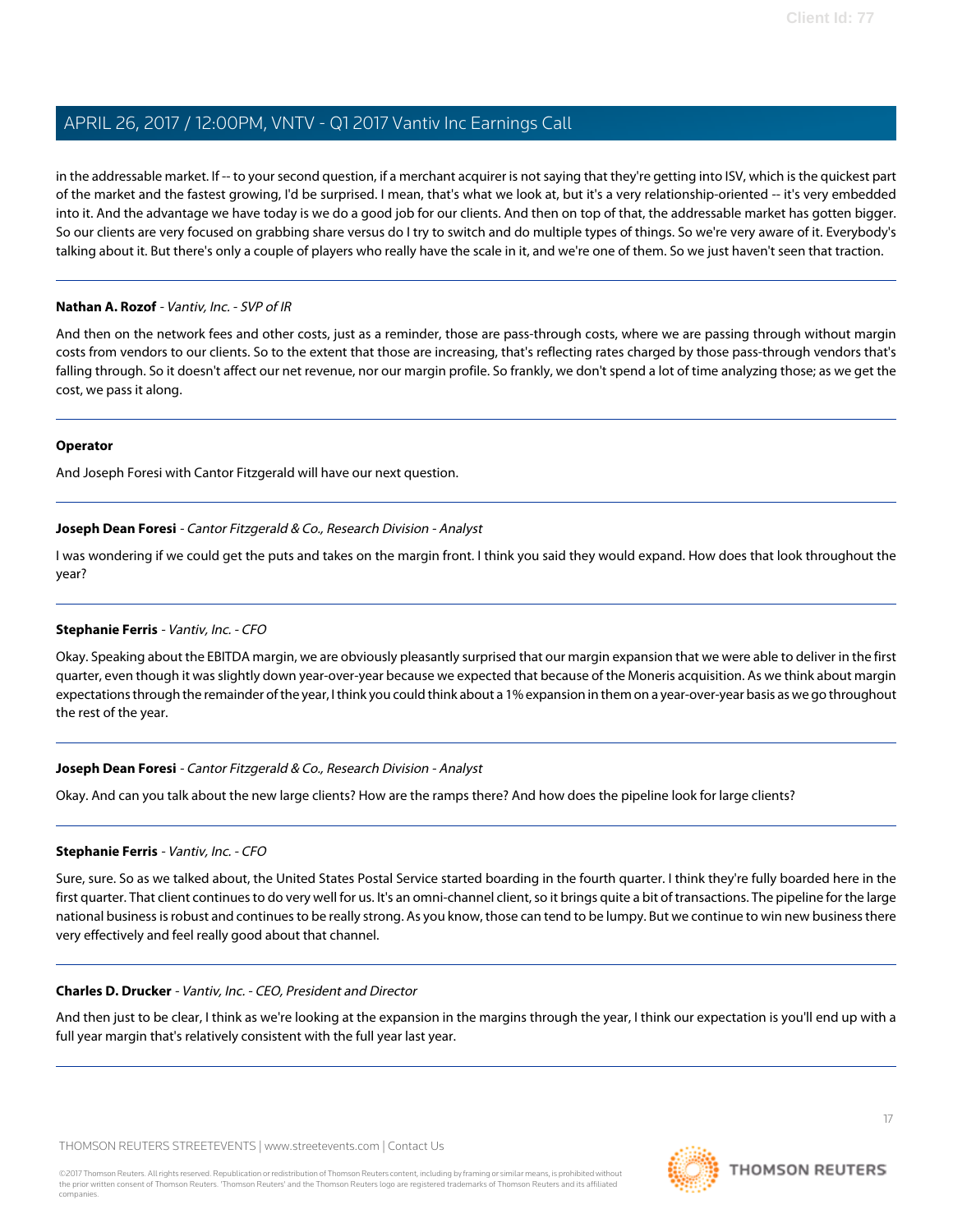#### **Stephanie Ferris** - Vantiv, Inc. - CFO

That would mean that the business is expanding and absorbing the impact of Moneris, because as we talked about, the full integration of Moneris will be done in the first half of 2018. So if you kind of peel those apart, the margin itself of the organic business is expanding throughout the year, being offset by Moneris coming in.

### **Charles D. Drucker** - Vantiv, Inc. - CEO, President and Director

That's right.

#### **Operator**

<span id="page-17-0"></span>And our final question today will come from Bob Napoli with William Blair.

**Robert Paul Napoli** - William Blair & Company L.L.C., Research Division - Partner and Co-Group Head of Financial Services and Technology

First, just any thoughts, what was the effect on the first quarter revenue from leap year and the move of Easter? And then maybe following into the month of April, the acceleration that you talk about, Visa gave some pretty good acceleration numbers. What do you think is driving that? If you look at -- you said big-box retailers are weak. What's strong? And do you feel like the economy is improving?

### **Stephanie Ferris** - Vantiv, Inc. - CFO

Sure, sure. So about 2-percentage-point year-over-year contribution from EMV and leap, for us lapping that. As we look to April, like I said, April same-store sales growth trends look really strong, more in the mid-single digits. Just from a conservative standpoint, we assess the second quarter guide more in the low single because of the softness we were seeing in big-box retail there. I would really expect -- Easter this year is in April. And so we kind of think about possibly some of those same-store sales growth trends being impacted positively by Easter. We do our best to strip those out. So again, seeing positive trend, even us stripping out that Easter benefit. But I would say Easter probably is what's benefiting it from our portfolio standpoint. I think the consumers continue to do very well. We see no signs of declamation in the consumer in terms of spend trends. We just see a lot of spend trends going into eCommerce. And so as you know, that's why we've been really, really focused on our eCommerce segment and continuing to grow assets like Paymetric into where eCommerce and card and our present transactions are. But overall, retail looks healthy to us.

**Robert Paul Napoli** - William Blair & Company L.L.C., Research Division - Partner and Co-Group Head of Financial Services and Technology

Are there certain areas, Stephanie, that look stronger than others, certain verticals?

#### **Stephanie Ferris** - Vantiv, Inc. - CFO

In terms of retail, I would say, obviously, the eCommerce piece of it. I can't tell you whether it's -- and restaurants continue to do well. We're not seeing anything specifically, obviously, other than people just changing the way they shop and being more card, not present-focused.

**Robert Paul Napoli** - William Blair & Company L.L.C., Research Division - Partner and Co-Group Head of Financial Services and Technology

Okay. And then just on the tax side, the adjustment, \$31.6 million for the first quarter, is that steady throughout the year? Is that expected to be about the same amount?

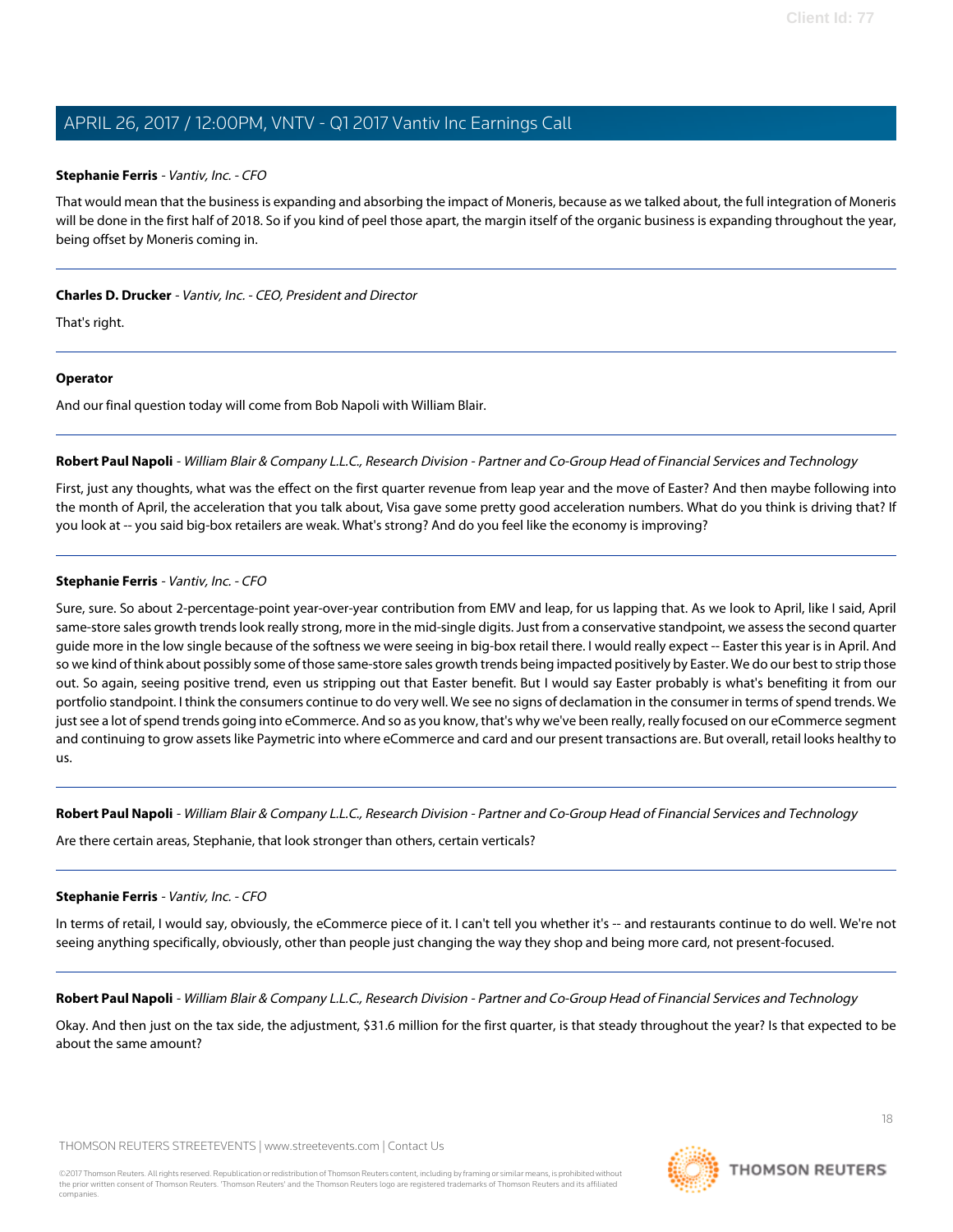#### **Nathan A. Rozof** - Vantiv, Inc. - SVP of IR

Yes, I'll take that. Yes, we do expect that to remain at that level for the remainder of the year.

#### **Robert Paul Napoli** - William Blair & Company L.L.C., Research Division - Partner and Co-Group Head of Financial Services and Technology

Then last question, on Paymetric, you have a -- as you mentioned, a lot of international global businesses, Paymetric does as clients. Does that drive you more to look to expand internationally to follow some of those partners around 2 different geographic markets?

#### **Charles D. Drucker** - Vantiv, Inc. - CEO, President and Director

I do believe that Paymetric's integration, the SAP and Oracle, allow -- and very large multinational clients. It's just another opportunity as we think about where we want to go with international. So I think it adds this another -- it's another item in our tool chest there. And we're kind of excited -- we're not kind of, we're very excited about what the company can bring to us; very complementary.

**Robert Paul Napoli** - William Blair & Company L.L.C., Research Division - Partner and Co-Group Head of Financial Services and Technology

What is the key benefit they bring to those enterprise customers? And what makes them unique?

#### **Charles D. Drucker** - Vantiv, Inc. - CEO, President and Director

So they really integrate into the ERM and -- ERP and the CRM system. And they really put costs, take costs out of the system that allow these guys to transact business. And it ties into their GLs. It just -- it moves across the whole back-office. So what we want to do is really explain more about the company and give more details as we roll into the second quarter.

#### **Operator**

And that will conclude the question-and-answer session. At this time, I would like to turn the call back over to Nathan Rozof for any additional or closing remarks.

#### **Nathan A. Rozof** - Vantiv, Inc. - SVP of IR

Thank you. And thanks, everyone, for joining the call today. If you have any additional question after the call, please reach out to us using the contact information available on our website, and we'll be happy to help you. Thanks again, everyone. Goodbye.

#### **Operator**

And that will conclude today's call. We thank you for your participation.